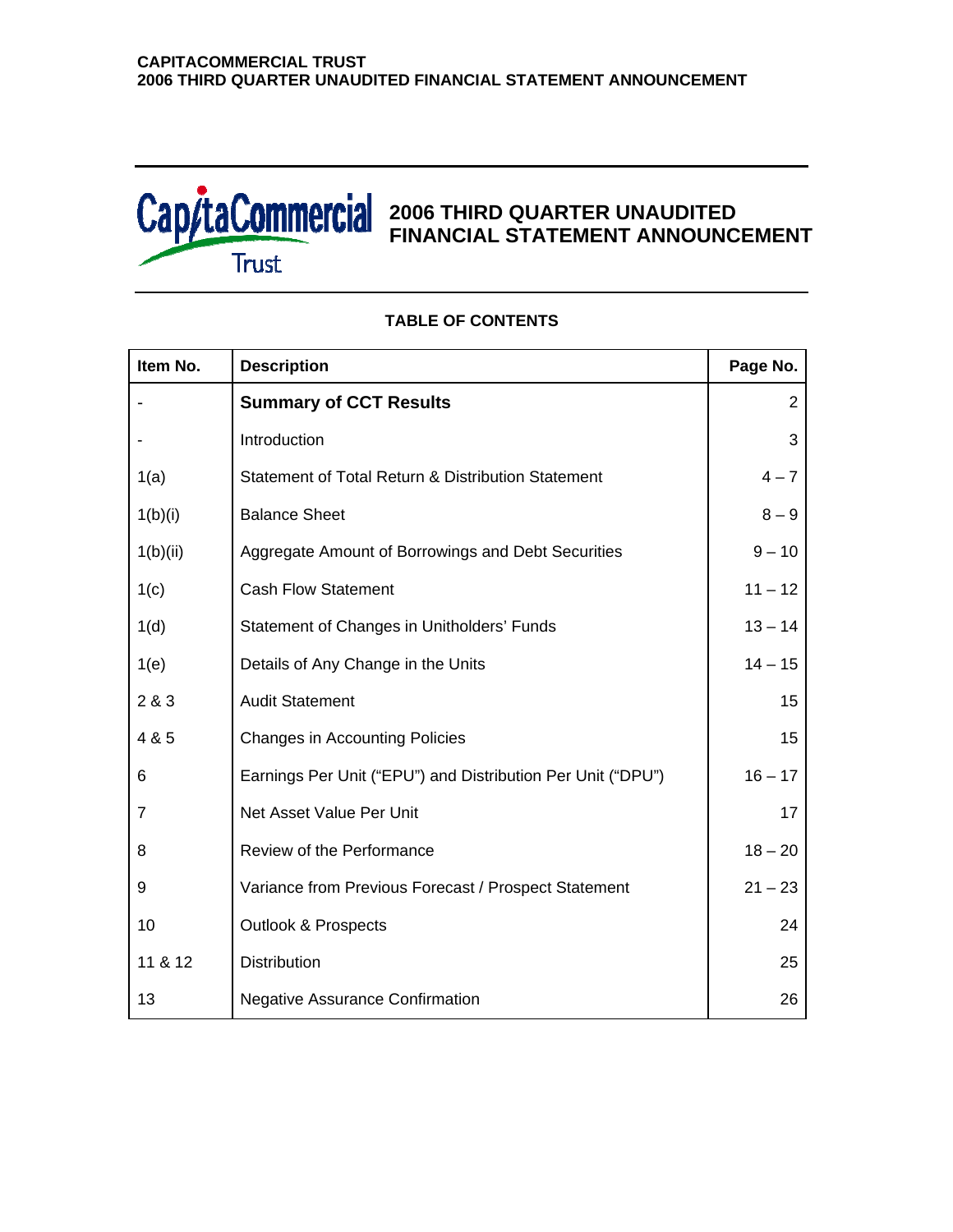# **SUMMARY OF CCT RESULTS (1 January 2006 to 30 September 2006)**

|                                      | <b>YTD</b><br><b>Sep 2006</b> | 1 September 2006 to<br>30 September 2006 |                                  |                                |  |  |
|--------------------------------------|-------------------------------|------------------------------------------|----------------------------------|--------------------------------|--|--|
|                                      | Actual<br>S\$'000             | Actual<br>S\$'000                        | Forecast <sup>1</sup><br>S\$'000 | Favourable /<br>(Unfavourable) |  |  |
| Gross Revenue                        | 97,124                        | 17,496                                   | 17,245                           | 1.5%                           |  |  |
| Net Property Income                  | 72,355                        | 12,787                                   | 12,543                           | 1.9%                           |  |  |
| Distributable Income                 | 50,637                        | 9,105                                    | 8,601                            | 5.9%                           |  |  |
| <b>Distribution Per Unit (cents)</b> |                               |                                          |                                  |                                |  |  |
| For the period<br>Annualised         | 5.29c<br>7.07¢                | 0.66c<br>8.03c                           | 0.62c<br>7.54¢                   | 6.5%<br>6.5%                   |  |  |

Footnotes

(1) The forecast is based on management's forecast for the period 1 September 2006 to 30 September 2006. This, together with the forecast for the period 1 October 2006 to 31 December 2006, is the forecast shown in the Circular dated 15 August 2006 for the equity fund raising to acquire Raffles City.

**For a meaningful analysis/comparison of the actual results against the forecast as stated in the CCT Circular dated 15 August 2006, please refer to Section 9 of this Announcement.**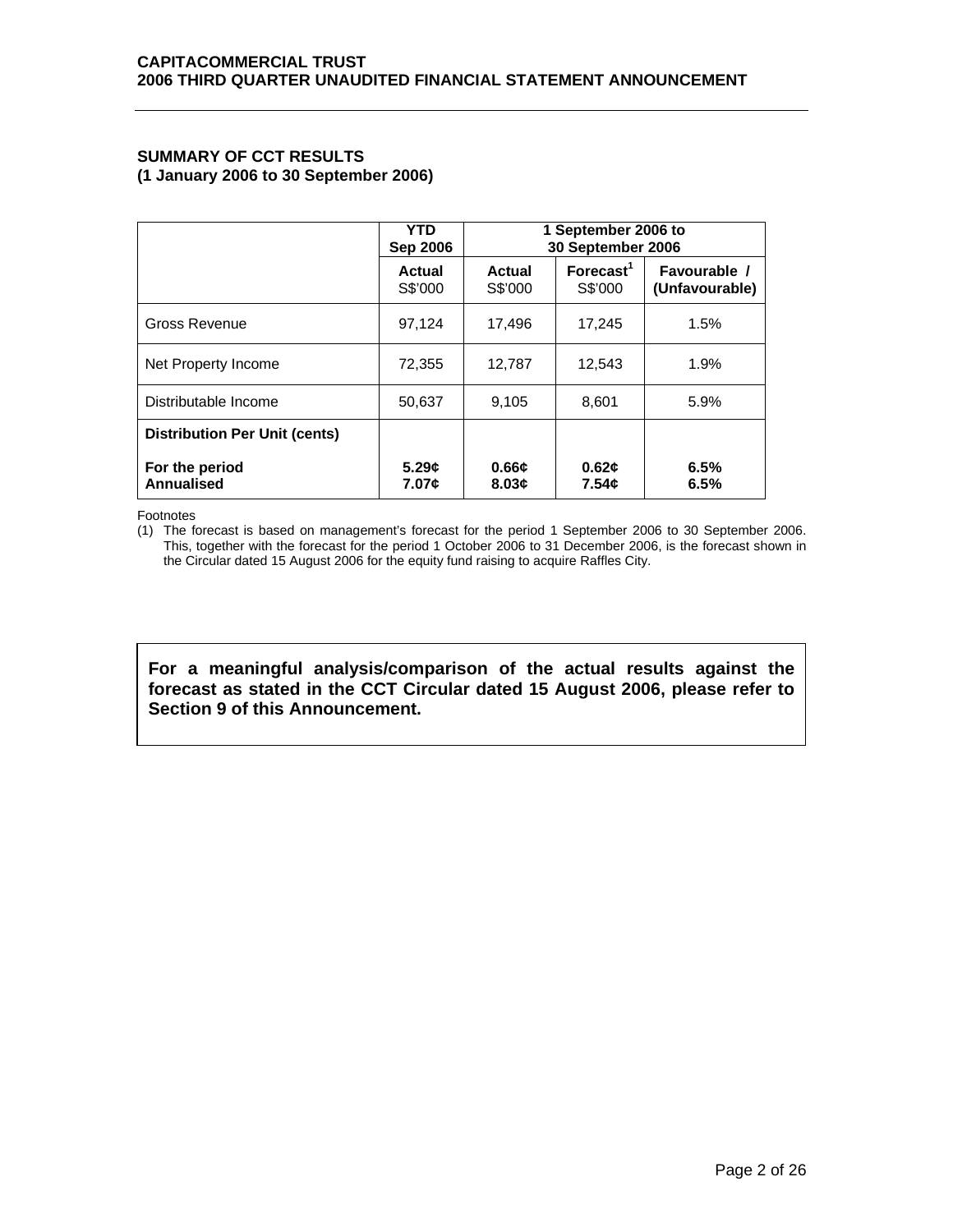# **INTRODUCTION**

CapitaCommercial Trust (CCT) was established under a Trust Deed dated 6 February 2004 entered into between CapitaCommercial Trust Management Limited (as manager of CCT) (the "Manager") and HSBC Institutional Trust Services (Singapore) Limited (as trustee of CCT), as amended by the first supplemental deed dated 15 July 2005, the second supplemental deed dated 20 April 2006 and the third supplemental deed dated 11 August 2006 .

All the units were listed on Singapore Exchange Securities Trading Limited (the "SGX-ST") since the commencement of "when issued" trading in the Units on 11 May 2004. The Units began trading on a "ready" basis on the SGX-ST on 17 May 2004.

CCT acquired and added HSBC Building to its portfolio on 29 April 2005.

On 12 April 2006, CCT invested in 100% of the junior bonds worth RM45 million (about S\$20 million) issued by Aragorn ABS Berhad ("Aragorn"), a special purpose vehicle in an assetbacked securitization structure which owns Wisma Technip, a prime office asset in Malaysia. Hence, Aragorn is accounted for as a subsidiary of CCT.

On 13 July 2006, the unitholders of CCT approved the 60% joint acquisition of Raffles City with CapitaMall Trust and RCS Trust was constituted on 18 July 2006. The acquisition of Raffles City took place on 1 September 2006.

As at 30 September 2006, CCT's portfolio comprised Capital Tower, 6 Battery Road, HSBC Building, Starhub Centre, Robinson Point, Bugis Village, Golden Shoe Car Park, Market Street Car Park, 60% joint venture interest in RCS Trust and 100% junior bonds of Aragorn.

With effect from 1 July 2005, the distributable income to unitholders has increased to 100% of the taxable income available for distribution to unitholders. Prior to that, the distributable income to unitholders was based on 95% of taxable income.

The financial results for the Group include CCT and its subsidiary and 60% joint venture interest in RCS Trust.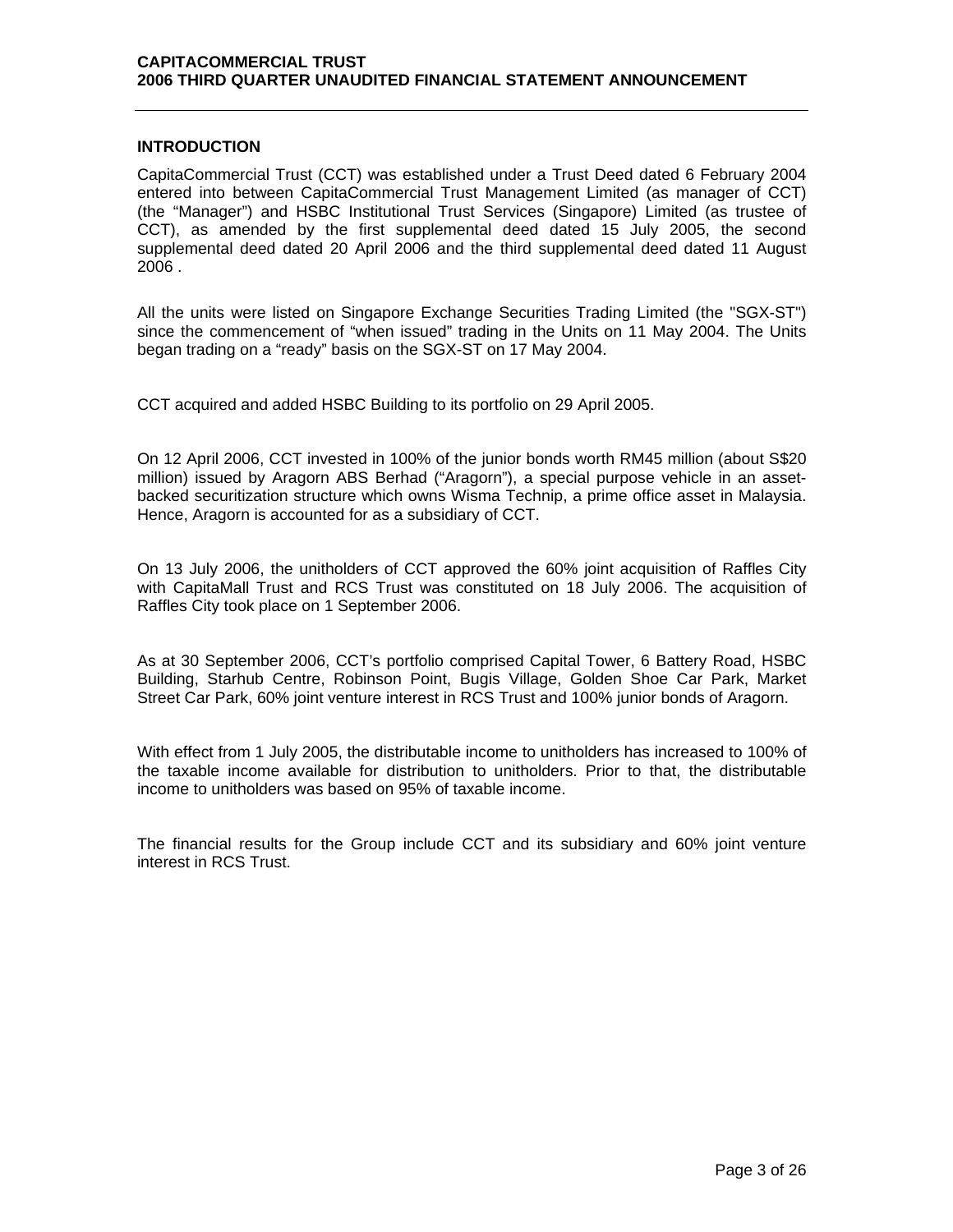| 1(a)(i) | Statement of Total Return & Distribution Statement (3Q 2006 vs 3Q 2005)      |
|---------|------------------------------------------------------------------------------|
|         | (For a review of the performance, please refer to paragraph 8 on page 18-20) |

|                                                                 |                       | Group                      |                |                            | <b>Trust</b>               |             |
|-----------------------------------------------------------------|-----------------------|----------------------------|----------------|----------------------------|----------------------------|-------------|
|                                                                 | 3Q<br>2006<br>S\$'000 | 3Q<br>2005<br>S\$'000      | Change<br>%    | 3Q<br>2006<br>S\$'000      | 3Q<br>2005<br>S\$'000      | Change<br>% |
| <b>Statement of Total Return</b>                                |                       |                            |                |                            |                            |             |
| Gross rental income                                             | 33,919                | 25,325                     | 33.9           | 25,819                     | 25,325                     | 2.0         |
| Car park income                                                 | 3,057                 | 2,479                      | 23.3           | 2,822                      | 2,479                      | 13.8        |
| Other income                                                    | 1,609                 | 1,318                      | 22.1           | 1,366                      | 1,318                      | 3.6         |
| Gross revenue                                                   | 38,585                | 29,122                     | 32.5           | 30,007                     | 29,122                     | 3.0         |
| Property management fees                                        | (995)                 | (631)                      | 57.7           | (622)                      | (631)                      | (1.4)       |
| Property tax                                                    | (3,096)               | (2,087)                    | 48.3           | (2, 437)                   | (2,087)                    | 16.8        |
| Other property operating<br>expenses                            | (6, 209)              | (4, 106)                   | 51.2           | (4, 887)                   | (4, 106)                   | 19.0        |
| <b>Property operating</b><br>expenses                           | (10, 300)             | (6, 824)                   | 50.9           | (7, 946)                   | (6, 824)                   | 16.4        |
| Net property income                                             | 28,285                | 22,298                     | 26.8           | 22,061                     | 22,298                     | (1.1)       |
| Interest income                                                 | 231                   | 175                        | 32.0           | 210                        | 175                        | 20.0        |
| Investment income <sup>2</sup>                                  |                       |                            |                | 3,958                      |                            | Nm          |
| Gain/(Loss) from re-<br>measurement of derivatives <sup>3</sup> | (7, 734)              | 194                        | (4,087)        | (7, 734)                   | 194                        | (4,087)     |
| Manager's management<br>fees                                    | (1, 512)              | (1, 458)                   | 3.7            | (1,028)                    | (1, 458)                   | (29.5)      |
| Trust expenses                                                  | (435)                 | (886)                      | (50.9)         | (379)                      | (886)                      | (57.2)      |
| Borrowing costs                                                 | (7,904)               | (4, 175)                   | 89.3           | (5,832)                    | (4, 175)                   | 39.7        |
| Net income                                                      | 10,931                | 16,148                     | (32.3)         | 11,256                     | 16,148                     | (30.3)      |
| <b>Revaluation surplus</b>                                      |                       |                            |                |                            |                            |             |
| Total return for the<br>period before tax                       | 10,931                | 16,148                     | (32.3)         | 11,256                     | 16,148                     | (30.3)      |
| Income tax                                                      | $(51)^4$              | $\overline{\phantom{0}}^5$ | N <sub>m</sub> | $\overline{\phantom{0}}^5$ | $\overline{\phantom{0}}^5$ |             |
| Total return for the period<br>after tax                        | 10,880                | 16,148                     | (32.6)         | 11,256                     | 16,148                     | (30.3)      |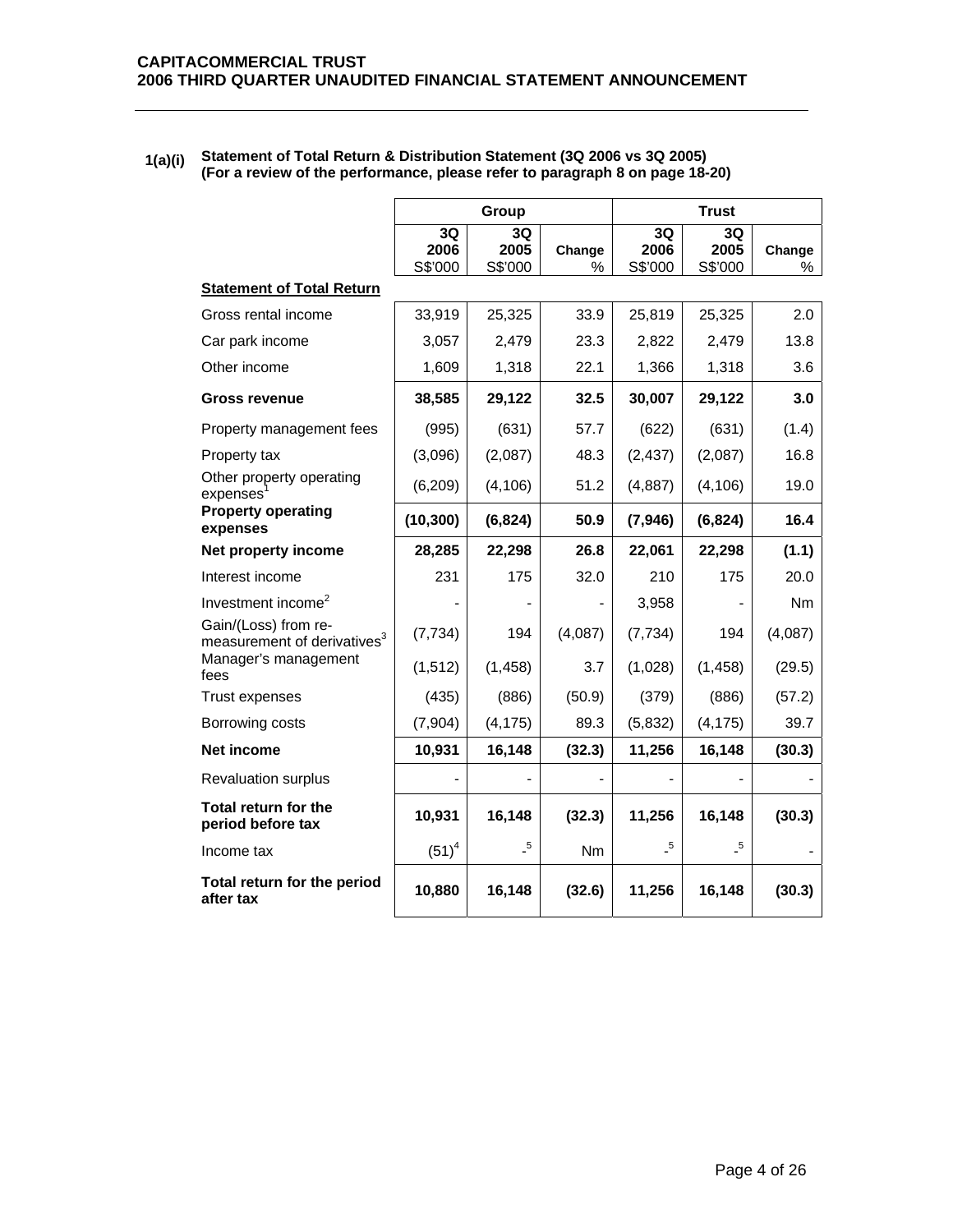## **Distribution Statement**

|                                                             |                       | Group                 |                |                       |                       |             |
|-------------------------------------------------------------|-----------------------|-----------------------|----------------|-----------------------|-----------------------|-------------|
|                                                             | 3Q<br>2006<br>S\$'000 | 3Q<br>2005<br>S\$'000 | Change<br>%    | 3Q<br>2006<br>S\$'000 | 3Q<br>2005<br>S\$'000 | Change<br>% |
| Net income                                                  | 10,931                | 16,148                | (32.3)         | 11,256                | 16,148                | (30.3)      |
| Net tax adjustments <sup>6</sup>                            | 8,671                 | 119                   | 7,186.6        | 8,132                 | 119                   | 6,733.6     |
| Other adjustment <sup>7</sup>                               | (214)                 | -                     | N <sub>m</sub> |                       |                       | Nm          |
| Taxable income available for<br>distribution to unitholders | 19,388                | 16,267                | 19.2           | 19,388                | 16,267                | 19.2        |
| Distribution income to<br>unitholders                       | 19,388                | 16,267                | 19.2           | 19,388                | 16,267                | 19.2        |

### **Footnotes**

(1) Included as part of the other property operating expenses are the following:

|                                                           | Group                    |         |        | Trust   |         |        |
|-----------------------------------------------------------|--------------------------|---------|--------|---------|---------|--------|
|                                                           | 3Q 2006                  | 3Q 2005 | Change | 3Q 2006 | 3Q 2005 | Change |
|                                                           | S\$'000                  | S\$'000 | $\%$   | S\$'000 | S\$'000 | $\%$   |
| Depreciation and amortization*                            | 79                       | 64      | 23.4   | 65      | 64      | 1.6    |
| Allowance for doubtful debts and<br>bad debts written off | $\overline{\phantom{0}}$ | 3       | 100.0  |         | 3       | 100.0  |

\* Amortization refers to the amortization of tenancy works.

- (2) Investment income relates to the net income from the investment in junior bonds of Aragorn and CCT's 60% interest in the distributable income of RCS Trust.
- (3) Gain/(Loss) from the re-measurement of fair values of interest rate swaps.
- (4) The income tax provision is based on the relevant tax rates applicable to the subsidiary.
- (5) No income tax provision on the Trust as the distributable income to unitholders is based on 100% of the taxable income available for distribution to unitholders.
- (6) Included in the net tax adjustments are the following:

|                                                           |                    | Group              |                |                    | <b>Trust</b>       |             |
|-----------------------------------------------------------|--------------------|--------------------|----------------|--------------------|--------------------|-------------|
| Non-tax deductible/(chargeable)<br>items:                 | 3Q 2006<br>S\$'000 | 3Q 2005<br>S\$'000 | Change<br>%    | 3Q 2006<br>S\$'000 | 3Q 2005<br>S\$'000 | Change<br>% |
| Manager's management fee paid<br>in units (for RCS Trust) | 484                |                    | N <sub>m</sub> |                    |                    |             |
| Trustee's fees                                            | 86                 | 69                 | 24.6           | 72                 | 69                 | 4.3         |
| (Gain)/Loss from re-measurement<br>of derivatives         | 7,734              | (194)              | 4,086.6        | 7.734              | (194)              | 4,086.6     |
| Temporary differences and other<br>adjustments            | 367                | 244                | 50.4           | 326                | 244                | 33.6        |
| Net tax adjustments                                       | 8,671              | 119                | 7,186.6        | 8,132              | 119                | 6,733.6     |

(7) This relates to the undistributed profit of the subsidiary.

Nm – not meaningful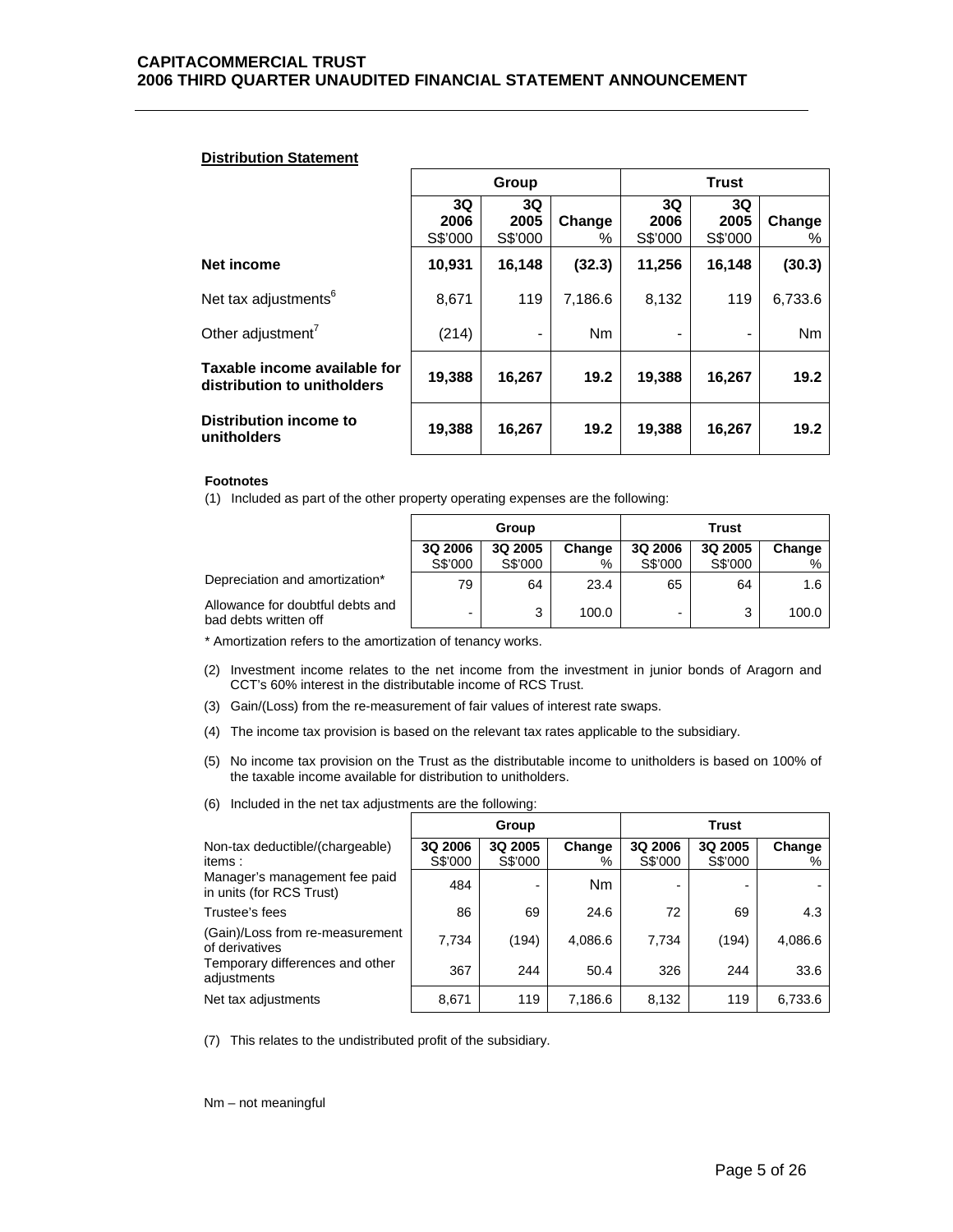|                                                           |                                   | Group                             |             |                                   | <b>Trust</b>                      |             |
|-----------------------------------------------------------|-----------------------------------|-----------------------------------|-------------|-----------------------------------|-----------------------------------|-------------|
|                                                           | <b>YTD Sep</b><br>2006<br>S\$'000 | <b>YTD Sep</b><br>2005<br>S\$'000 | Change<br>% | <b>YTD Sep</b><br>2006<br>S\$'000 | <b>YTD Sep</b><br>2005<br>S\$'000 | Change<br>% |
| <b>Statement of Total Return</b>                          |                                   |                                   |             |                                   |                                   |             |
| Gross rental income                                       | 86,849                            | 74,037                            | 17.3        | 77,909                            | 74,037                            | 5.2         |
| Car park income                                           | 8,310                             | 7,335                             | 13.3        | 8,015                             | 7,335                             | 9.3         |
| Other income                                              | 4,194                             | 3,988                             | 5.2         | 3,895                             | 3,988                             | (2.3)       |
| <b>Gross revenue</b>                                      | 99,353                            | 85,360                            | 16.4        | 89,819                            | 85,360                            | 5.2         |
| Property management fees                                  | (2, 335)                          | (1,868)                           | 25.0        | (1,896)                           | (1,868)                           | 1.5         |
| Property tax                                              | (6, 853)                          | (5,995)                           | 14.3        | (6, 130)                          | (5,995)                           | 2.3         |
| Other property operating<br>expenses                      | (16, 274)                         | (13, 947)                         | 16.7        | (14, 784)                         | (13, 947)                         | 6.0         |
| <b>Property operating</b><br>expenses                     | (25, 462)                         | (21, 810)                         | 16.7        | (22, 810)                         | (21, 810)                         | 4.6         |
| Net property income                                       | 73,891                            | 63,550                            | 16.3        | 67,009                            | 63,550                            | 5.4         |
| Interest income                                           | 810                               | 450                               | 80.0        | 785                               | 450                               | 74.4        |
| Investment income <sup>2</sup>                            |                                   |                                   | Nm          | 4,264                             |                                   | Nm          |
| Gain/(Loss) from re-<br>measurement of<br>derivatives $3$ | (2,540)                           | 194                               | (1,409)     | (2,540)                           | 194                               | (1,409)     |
| Manager's management<br>fees                              | (4,676)                           | (4, 136)                          | 13.1        | (4, 192)                          | (4, 136)                          | 1.4         |
| <b>Trust expenses</b>                                     | (1,632)                           | (2,888)                           | (43.5)      | (1, 568)                          | (2,888)                           | (45.7)      |
| Borrowing costs                                           | (18, 389)                         | (11, 805)                         | 55.8        | (16,062)                          | (11, 805)                         | 36.1        |
| Net income                                                | 47,464                            | 45,365                            | 4.6         | 47,696                            | 45,365                            | 5.1         |
| Revaluation surplus <sup>4</sup>                          | 120,665                           |                                   | Nm          | 120,665                           |                                   | Nm          |
| Total return for the<br>period before tax                 | 168,129                           | 45,365                            | 270.6       | 168,361                           | 45,365                            | 271.1       |
| Income tax                                                | $(69)^{5}$                        | $(292)^6$                         | (76.5)      | $\overline{\phantom{0}}^6$        | $(292)^6$                         | 100.0       |
| Total return for the<br>period after tax                  | 168,060                           | 45,073                            | 272.9       | 168,361                           | 45,073                            | 273.5       |

# **1(a)(ii) Statement of Total Return & Distribution Statement (YTD Sep 2006 vs YTD Sep 2005) (For a review of the performance, please refer to paragraph 8 on page 18-20)**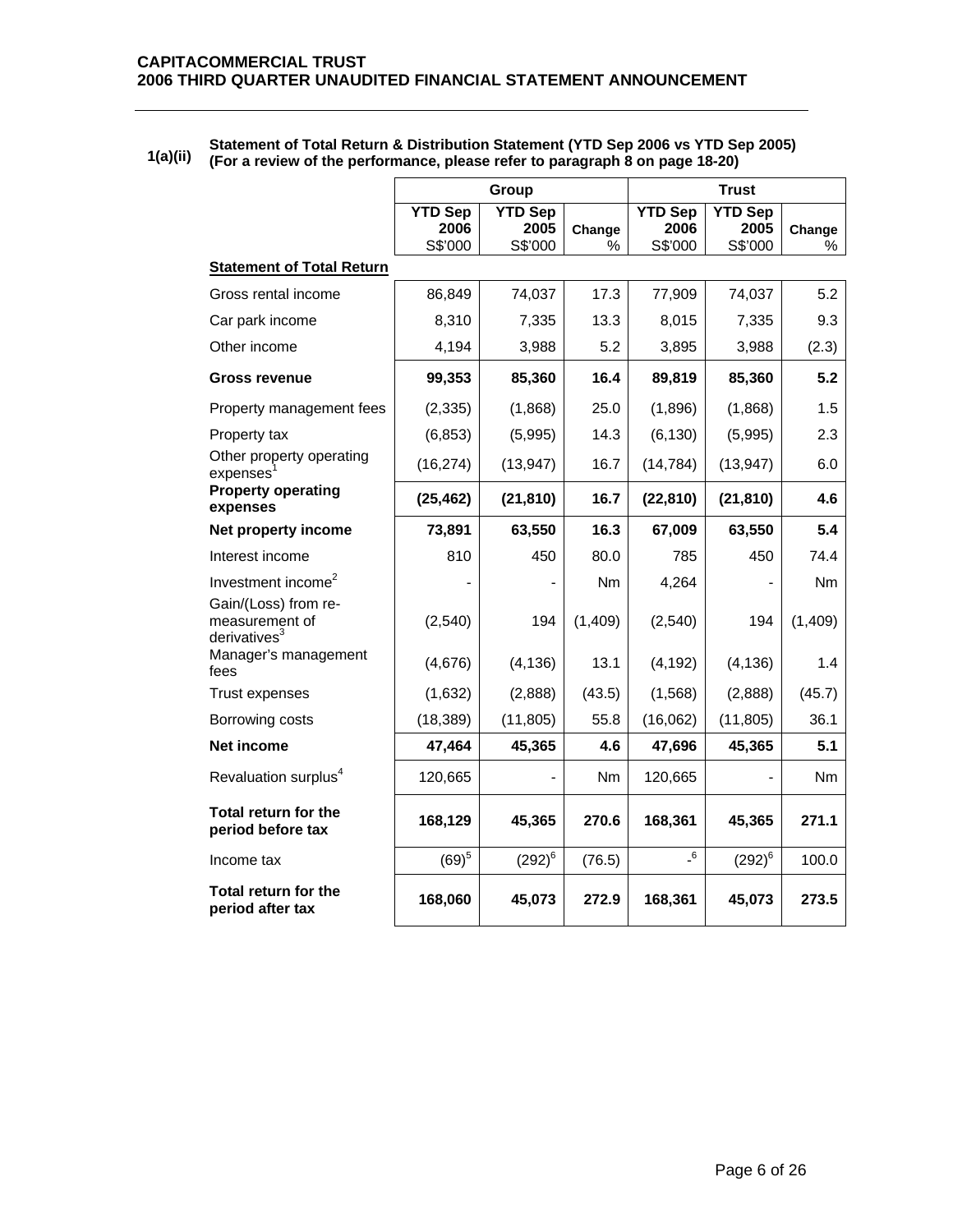## **Distribution Statement**

|                                                             | Group                  |                        |           |                        | Trust                  |         |
|-------------------------------------------------------------|------------------------|------------------------|-----------|------------------------|------------------------|---------|
|                                                             | <b>YTD Sep</b><br>2006 | <b>YTD Sep</b><br>2005 | Change    | <b>YTD Sep</b><br>2006 | <b>YTD Sep</b><br>2005 | Change  |
|                                                             | S\$'000                | S\$'000                | %         | S\$'000                | S\$'000                | %       |
| Net income                                                  | 47,464                 | 45,365                 | 4.6       | 47,696                 | 45,365                 | 5.1     |
| Net tax adjustments <sup>7</sup>                            | 3,480                  | 162                    | 2,048.1   | 2,941                  | 162                    | 1,715.4 |
| Other adjustment <sup>8</sup>                               | (307)                  | $\blacksquare$         | <b>Nm</b> | -                      |                        | Nm      |
| Taxable income available for<br>distribution to unitholders | 50,637                 | 45,527                 | 11.2      | 50,637                 | 45,527                 | 11.2    |
| Distribution income to<br>unitholders <sup>9</sup>          | 50,637                 | 44,064                 | 14.9      | 50,637                 | 44,064                 | 14.9    |

## **Footnotes**

(1) Included as part of the other property operating expenses are the following:

|                                                           |                                   | Group                      |             |                                   | Trust                             |                |
|-----------------------------------------------------------|-----------------------------------|----------------------------|-------------|-----------------------------------|-----------------------------------|----------------|
|                                                           | <b>YTD Sep</b><br>2006<br>S\$'000 | YTD Sep<br>2005<br>S\$'000 | Change<br>% | <b>YTD Sep</b><br>2006<br>S\$'000 | <b>YTD Sep</b><br>2005<br>S\$'000 | Change<br>$\%$ |
| Depreciation and amortization*                            | 208                               | 182                        | 14.3        | 193                               | 182                               | 6.0            |
| Allowance for doubtful debts and<br>bad debts written off | $\overline{\phantom{0}}$          | (5)                        | 100.0       | -                                 | (5)                               | 100.0          |

\* Amortization refers to the amortization of tenancy works.

- (2) Investment income relates to the net income from the investment in junior bonds of Aragorn and CCT's 60% interest in the distributable income of RCS Trust.
- (3) Gain/(Loss) from the re-measurement of fair values of interest rate swaps.
- (4) This relates to the surplus on revaluation of the investment properties. For details, to refer to the review of performance on page 20 paragraph 8(i).
- (5) The income tax provision is based on the relevant tax rates as applicable to the subsidiary.
- (6) The income tax provision on the Trust was based on 5% of taxable income for the period 1 January 2005 to 30 June 2005 withheld and not distributed to unitholders. With effect from 1 July 2005, there would not be income tax provision on the Trust as the distributable income to unitholders is based on 100% of the taxable income available for distribution to unitholders.
- (7) Included in the net tax adjustments are the following:

|                                                           |                                   | <b>Trust</b><br>Group             |                |                                   |                                   |             |
|-----------------------------------------------------------|-----------------------------------|-----------------------------------|----------------|-----------------------------------|-----------------------------------|-------------|
| Non-tax deductible/(chargeable)<br>items:                 | <b>YTD Sep</b><br>2006<br>S\$'000 | <b>YTD Sep</b><br>2005<br>S\$'000 | Change<br>%    | <b>YTD Sep</b><br>2006<br>S\$'000 | <b>YTD Sep</b><br>2005<br>S\$'000 | Change<br>% |
| Manager's management fee paid<br>in units (for RCS Trust) | 484                               | $\overline{\phantom{a}}$          | N <sub>m</sub> | $\overline{\phantom{0}}$          |                                   |             |
| Trustee's fees                                            | 221                               | 194                               | 13.9           | 207                               | 194                               | 6.7         |
| (Gain)/Loss from re-<br>measurement of derivatives        | 2,540                             | (194)                             | 1,409.3        | 2,540                             | (194)                             | 1,409.3     |
| Temporary differences and other<br>adjustments            | 235                               | 162                               | 45.1           | 194                               | 162                               | 19.8        |
| Net tax adjustments                                       | 3,480                             | 162                               | 2,048.1        | 2,941                             | 162                               | 1,715.4     |

- (8) This relates to the undistributed profit of the subsidiary.
- (9) The distributable income to unitholders is based on 95% of the taxable income available for distribution to unitholders for the period 1 January 2005 to 30 June 2005 and 100% of the taxable income available for distribution to unitholders from 1 July 2005.

Nm – not meaningful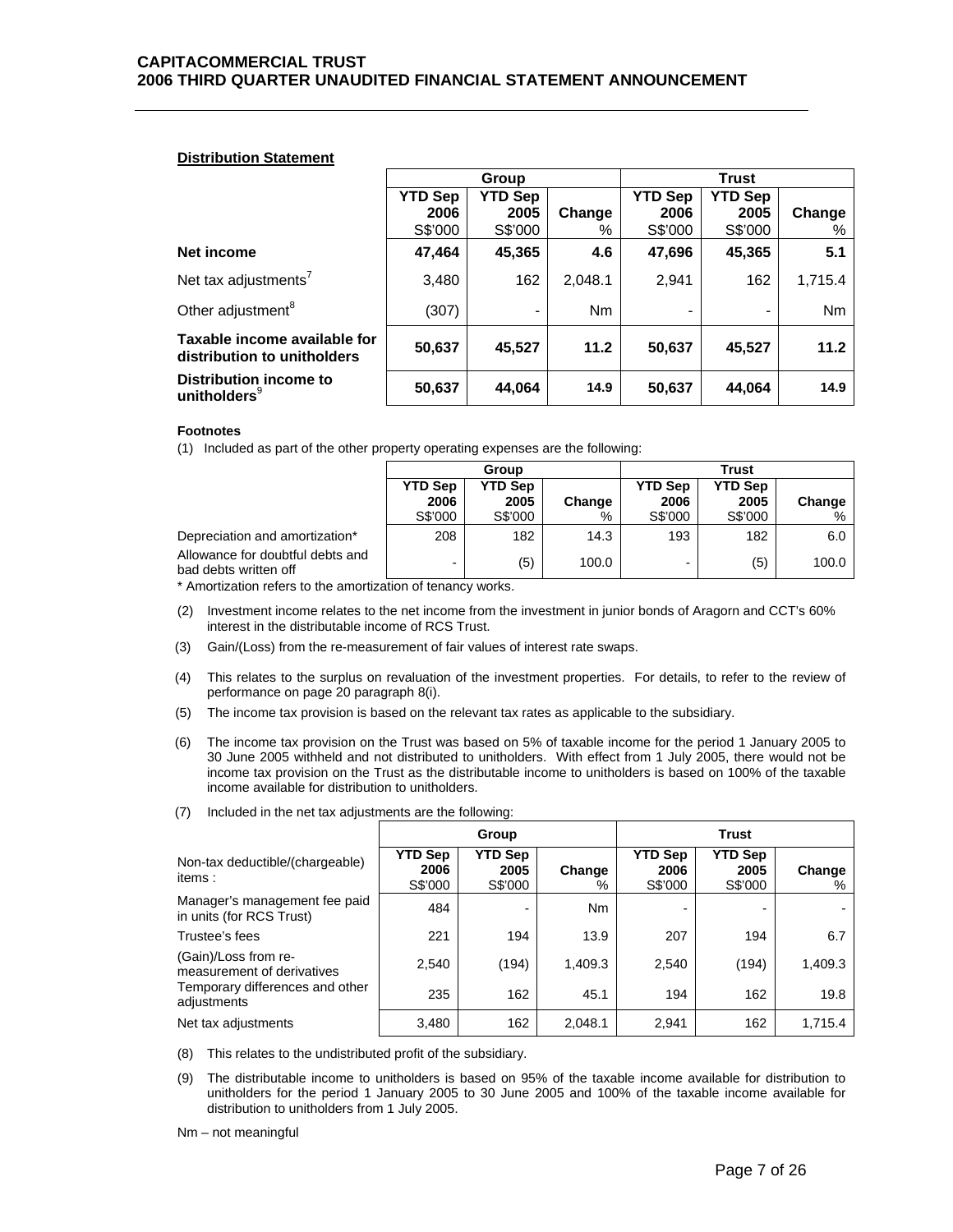|                                             |                        | <b>Trust</b><br>Group         |             |                               |                               |             |
|---------------------------------------------|------------------------|-------------------------------|-------------|-------------------------------|-------------------------------|-------------|
|                                             | Sep<br>2006<br>S\$'000 | <b>Dec</b><br>2005<br>S\$'000 | Change<br>% | <b>Sep</b><br>2006<br>S\$'000 | <b>Dec</b><br>2005<br>S\$'000 | Change<br>% |
| <b>Non-current assets</b>                   |                        |                               |             |                               |                               |             |
| Plant and equipment                         | 863                    | 294                           | 193.5       | 341                           | 294                           | 16.0        |
| Investment properties                       | 3,570,0601             | 2,076,100                     | 72.0        | 2,212,944                     | 2,076,100                     | 6.6         |
| Investment in subsidiary <sup>2</sup>       |                        |                               |             | 19,698                        |                               | Nm          |
| Investment in joint<br>venture <sup>3</sup> |                        |                               |             | 787,848                       |                               | Nm          |
| <b>Total non-current</b><br>assets          | 3,570,923              | 2,076,394                     | 72.0        | 3,020,831                     | 2,076,394                     | 45.5        |
| <b>Current assets</b>                       |                        |                               |             |                               |                               |             |
| Trade and other<br>receivables              | 5,721                  | 1,518                         | 276.9       | 6,898                         | 1,518                         | 354.4       |
| Derivative asset <sup>4</sup>               |                        | 1,244                         | (100.0)     |                               | 1,244                         | (100.0)     |
| Cash and cash<br>equivalents <sup>5</sup>   | 31,971                 | 64,197                        | (50.2)      | 16,708                        | 64,197                        | (74.0)      |
| <b>Total current assets</b>                 | 37,692                 | 66,959                        | (43.7)      | 23,606                        | 66,959                        | (64.7)      |
|                                             |                        |                               |             |                               |                               |             |
| <b>Total assets</b>                         | 3,608,615              | 2,143,353                     | 68.4        | 3,044,437                     | 2,143,353                     | 42.0        |
| <b>Current liabilities</b>                  |                        |                               |             |                               |                               |             |
| Trade and other payables                    | 34,323                 | 20,794                        | 65.1        | 21,038                        | 20,794                        | 1.17        |
| Derivative liability <sup>4</sup>           | 1,296                  |                               | Nm          | 1,296                         |                               | Nm          |
| Short term borrowings                       | 76,000                 | 76,000                        |             | 76,000                        | 76,000                        |             |
| Provision for taxation                      | 734                    | 666                           | 10.2        | 666                           | 666                           |             |
| <b>Total current liabilities</b>            | 112,353                | 97,460                        | 15.3        | 99,000                        | 97,460                        | 1.6         |
| <b>Non-current liabilities</b>              |                        |                               |             |                               |                               |             |
| Long term borrowings                        | 1,125,831 <sup>6</sup> | 580,042                       | 94.1        | 580,042                       | 580,042                       |             |
| Other non-current<br>liabilities            | 18,106                 | 9,505                         | 90.5        | 12,307                        | 9,505                         | 29.5        |
| <b>Total non-current</b><br>liabilities     | 1,143,937              | 589,547                       | 94.0        | 592,349                       | 589,547                       | 0.5         |
| <b>Total liabilities</b>                    | 1,256,290              | 687,007                       | 82.9        | 691,349                       | 687,007                       | 0.6         |
| <b>Net assets</b>                           | 2,352,325              | 1,456,346                     | 61.5        | 2,353,088                     | 1,456,346                     | 61.6        |
| Represented by:                             |                        |                               |             |                               |                               |             |
| Unitholders' funds <sup>7</sup>             | 2,352,325              | 1,456,346                     | 61.5        | 2,353,088                     | 1,456,346                     | 61.6        |

# **1(b)(i) Balance Sheet as at 30 September 2006 vs 31 December 2005**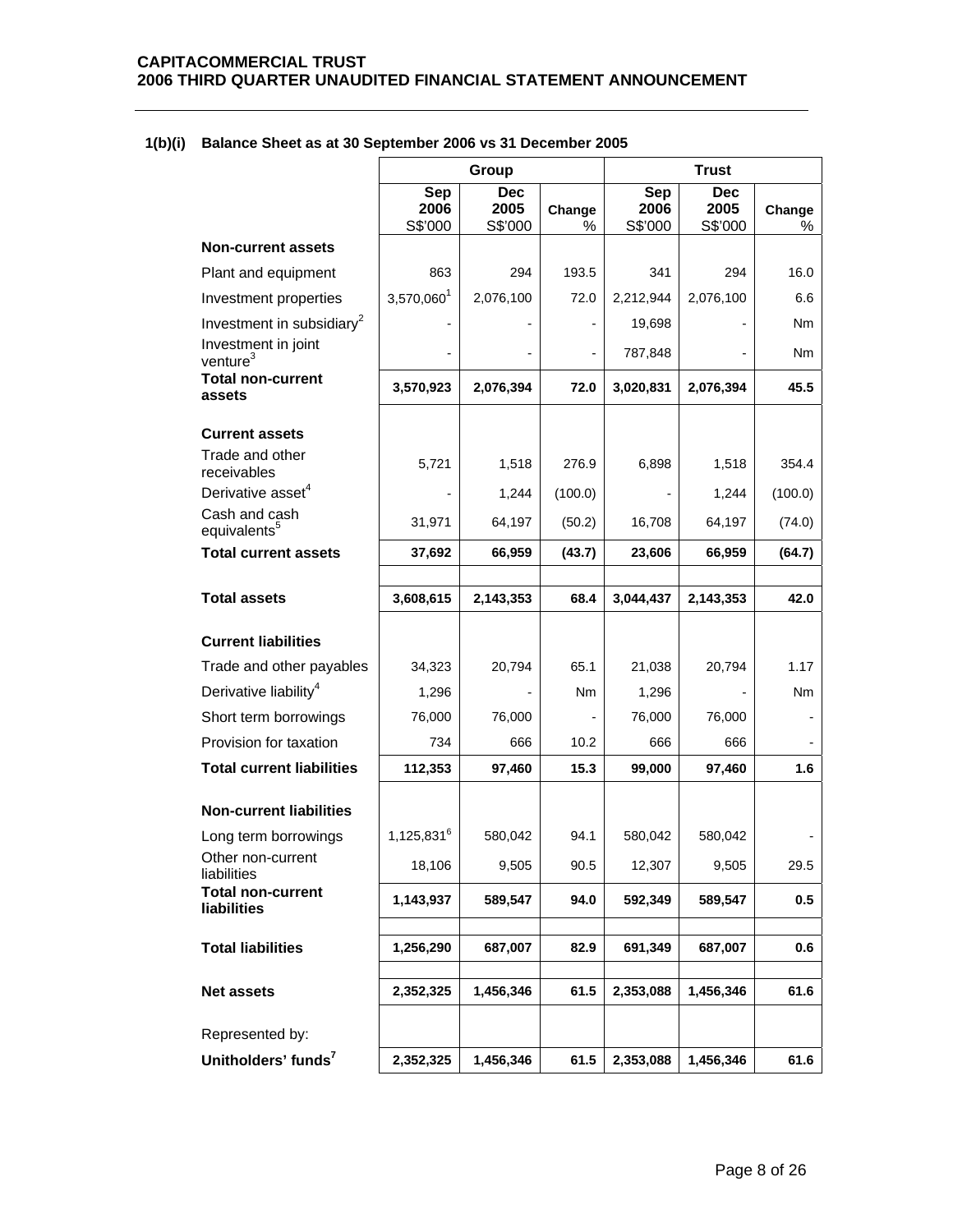#### **Footnotes**

- (1) The increase is due to the investment in junior bonds in Aragorn, CCT's 60% joint venture interest in RCS Trust which owns Raffles City and the increase in the valuation of the properties in Singapore.
- (2) This relates to the investment in junior bonds in Aragorn.
- (3) This relates to CCT's 60% joint venture interest in RCS Trust.
- (4) This relates to the fair value of the interest rate swaps.
- (5) The cash and cash equivalent is lower due to the investment in junior bonds in Aragorn and the payment of distributable income for the financial period 1 January 2006 to 31 August 2006 on 26 September 2006.
- (6) This includes RM70 million (approximately S\$29.9 million) of borrowings incurred by Aragorn and CCT's 60% interest (S\$515.9 million) in the net borrowing incurred by RCS Trust.
- (7) The increase is mainly due to the revaluation surplus from the increase in property value for the existing properties based on independent valuations dated 1 June 2006, the issue of new units to part finance the acquisition of Raffles City and the issue of new units in payment of the acquisition fee paid for acquiring Raffles City.

## **1(b)(ii) Aggregate amount of borrowings and debt securities**

|                                                                                   | Group                         |                               |             |                        | Trust                         |             |
|-----------------------------------------------------------------------------------|-------------------------------|-------------------------------|-------------|------------------------|-------------------------------|-------------|
|                                                                                   | <b>Sep</b><br>2006<br>S\$'000 | <b>Dec</b><br>2005<br>S\$'000 | Change<br>% | Sep<br>2006<br>S\$'000 | <b>Dec</b><br>2005<br>S\$'000 | Change<br>℅ |
| Secured borrowing                                                                 |                               |                               |             |                        |                               |             |
| Amount repayable after one<br>year<br>Less: Fees and expenses                     | 1,129,572                     | 580,042                       | 94.7        | 580,042                | 580,042                       |             |
| incurred for debt raising<br>exercise amortised over the<br>tenor of secured loan | (3,741)                       | $\blacksquare$                | <b>NM</b>   |                        |                               |             |
|                                                                                   | 1,125,831                     | 580,042                       | 94.1        | 580,042                | 580,042                       |             |
|                                                                                   |                               |                               |             |                        |                               |             |
| <b>Unsecured borrowing</b>                                                        |                               |                               |             |                        |                               |             |
| Amount repayable in one year<br>or less, or on demand                             | 76,000                        | 76,000                        |             | 76,000                 | 76,000                        |             |
|                                                                                   | 1,201,831                     | 656,042                       | 83.2        | 656,042                | 656,042                       |             |

## **Details of any collaterals**

As security for the secured long term borrowings of S\$580.0 million, CCT has granted in favour of the lender the following:

- (i) a mortgage over the Initial Investment Properties<sup>1</sup>;
- (ii) an assignment of the insurance policies relating to the Initial Investment Properties;
- (iii) an assignment of all the rights, interest and title of CCT in relation to each of the Share Sale and Purchase Agreements and Property Sale and Purchase Agreements;
- (iv) an assignment of the agreements relating to the management of the Initial Investment Properties;
- (v) an assignment and charge of the rental proceeds and tenancy agreements of units in the Initial Investment Properties; and
- (vi) a fixed and floating charge over certain assets of CCT relating to the Initial Investment Properties.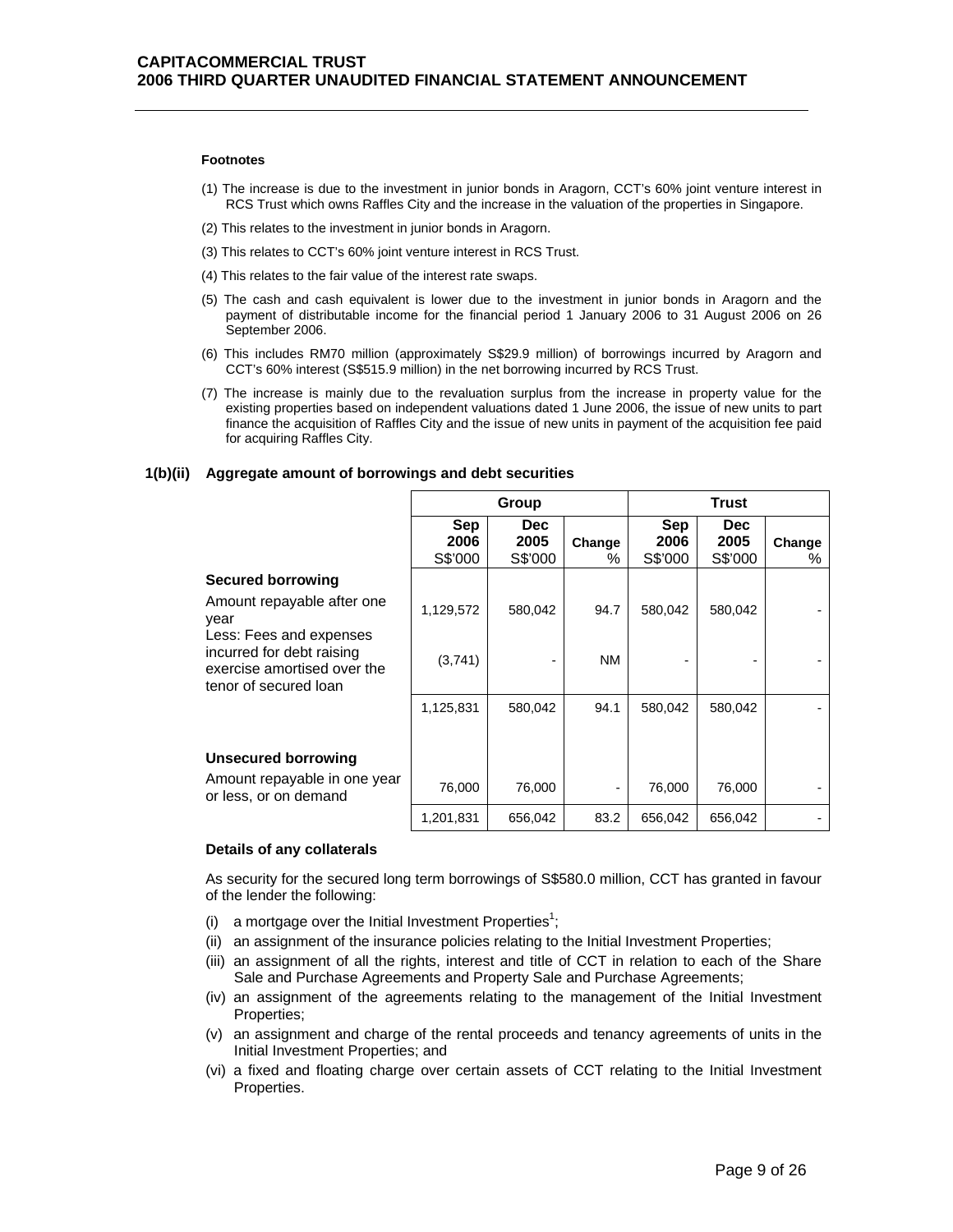As security for the secured long term borrowings of S\$866.0 million (CCT's 60% interest of S\$519.6 million), RCS Trust has granted in favour of the lender the following:

- (i) a mortgage over Raffles City which comprises Raffles City Tower, Raffles City Shopping Centre, Swissotel The Stamford, Raffles The Plaza and the Raffles City Convention Centre;
- (ii) an assignment of the insurance policies relating to Raffles City;
- (iii) an assignment of the agreements relating to the management of Raffles City;
- (iv) an assignment and charge of the rental proceeds and tenancy agreements of units in Raffles city; and
- (v) a fixed and floating charge over certain assets of RCS Trust relating to Raffles City.

As security for the secured long term borrowings of RM70.0 million (approximately S\$29.9 million), Aragorn has granted in favour of the lender the following:

- (i) a fixed legal charge over Wisma Technip;
- (ii) debenture over all assets of Aragorn;
- (iii) charge/assignment of the bank accounts; and
- (iv) an assignment over the rights, title interest and benefits in the tenancy agreements and existing contracts, warranties and guarantees pertaining to Wisma Technip.

As security for the short term borrowings of S\$76.0 million, CCT has granted in favour of the lender the legal assignment of the rental lease agreement of HSBC Building.

#### **Footnote**

(1) Initial Investment Properties refer to Capital Tower, 6 Battery Road, Starhub Centre, Robinson Point, Bugis Village, Golden Shoe Car Park and Market Street Car Park.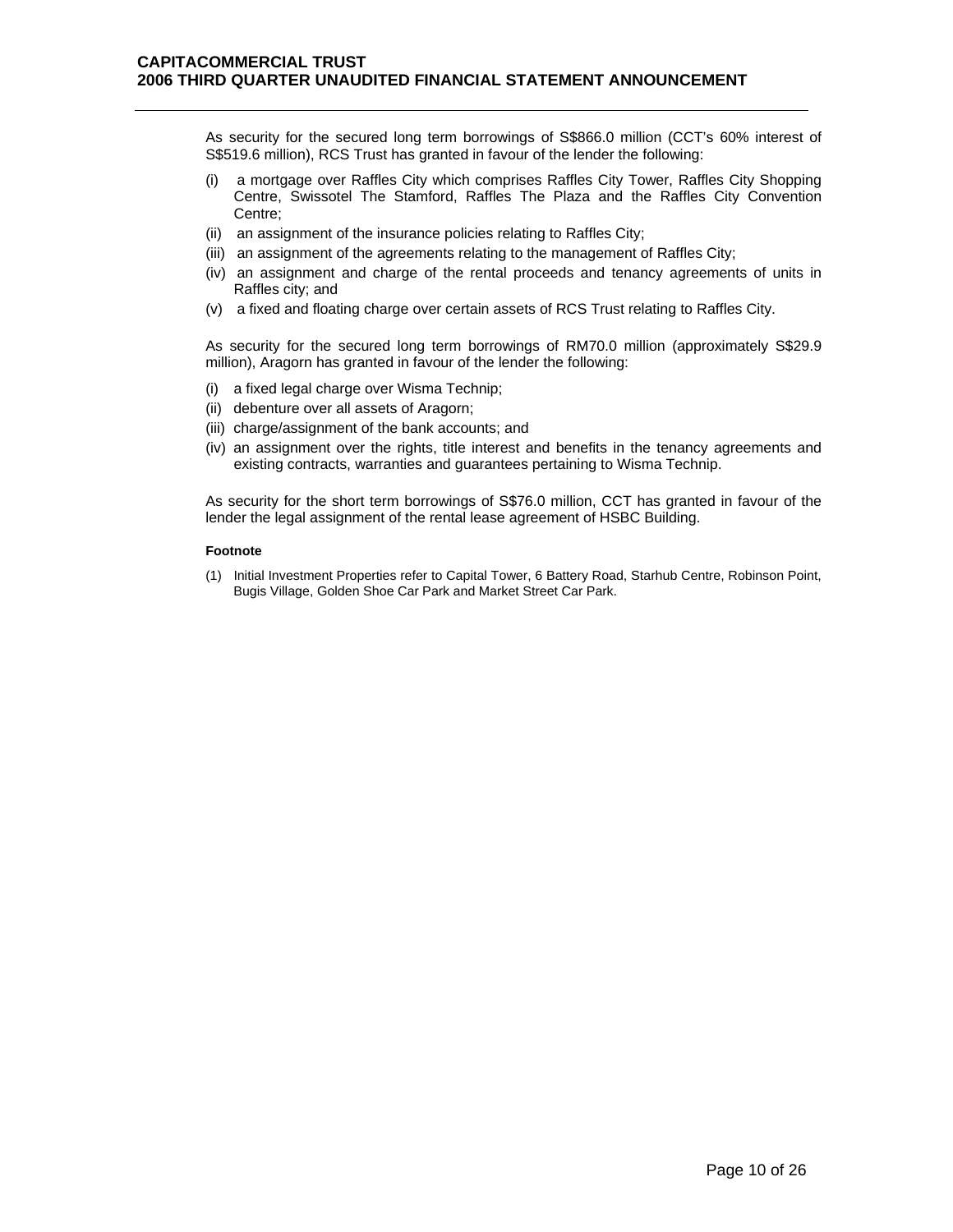٦

# **1(c)(i) Cash flow statement (3Q 2006 vs 3Q 2005)**

|                                                                                    | Group         |           |
|------------------------------------------------------------------------------------|---------------|-----------|
|                                                                                    | 3Q 2006       | 3Q 2005   |
| <b>Operating activities</b>                                                        | S\$'000       | S\$'000   |
| Total return for the period before tax                                             | 10,931        | 16,148    |
| <b>Adjustment for</b>                                                              |               |           |
| Interest income                                                                    | (231)         | (175)     |
| Depreciation of plant and equipment                                                | 51            | 36        |
| Amortisation of tenancy works                                                      | 28            | 28        |
| Amortisation of rent incentives                                                    | 181           | 180       |
| Allowance for doubtful debts                                                       |               | 3         |
| Manager's management fees paid in units                                            | 484           |           |
| Borrowing costs                                                                    | 7,904         | 4,175     |
| (Gain)/Loss from re-measurement of derivatives                                     | 7,734         | (194)     |
| Foreign exchange difference                                                        | (868)         |           |
| Operating income before working capital changes                                    | 26,214        | 20,201    |
| Changes in working capital                                                         |               |           |
| Trade and other receivables                                                        | (7, 518)      | 6,455     |
| Trade and other payables                                                           | 6,456         | 135       |
| Security deposits                                                                  | 10,592        | (451)     |
| Cash generated from operations activities                                          | 35,744        | 26,340    |
|                                                                                    |               |           |
| <b>Investing activities</b><br>Interest received                                   | 228           | 175       |
| Purchase of investment property, acquisition charges<br>and subsequent expenditure | (1,301,629)   | (710)     |
| Purchase of plant and equipment                                                    | (591)         | (1)       |
| Cash flows from investing activities                                               | (1, 301, 992) | (536)     |
| <b>Financing activities</b>                                                        |               |           |
| Proceeds from issue of new units                                                   | 803,199       |           |
| Interest bearing borrowings                                                        | 519,600       |           |
| Issue expenses                                                                     | (12, 558)     | (1)       |
| Distribution to unitholders                                                        | (41, 497)     | (27, 810) |
| Borrowing costs paid                                                               | (8, 554)      | (4, 170)  |
| Cash flows from financing activities                                               | 1,260,190     | (31, 981) |
| Decrease in cash and cash equivalents                                              | (6,058)       | (6, 177)  |
| Cash and cash equivalents at beginning of period                                   | 38,029        | 55,537    |
| Cash and cash equivalents at end of period                                         | 31,971        | 49,360    |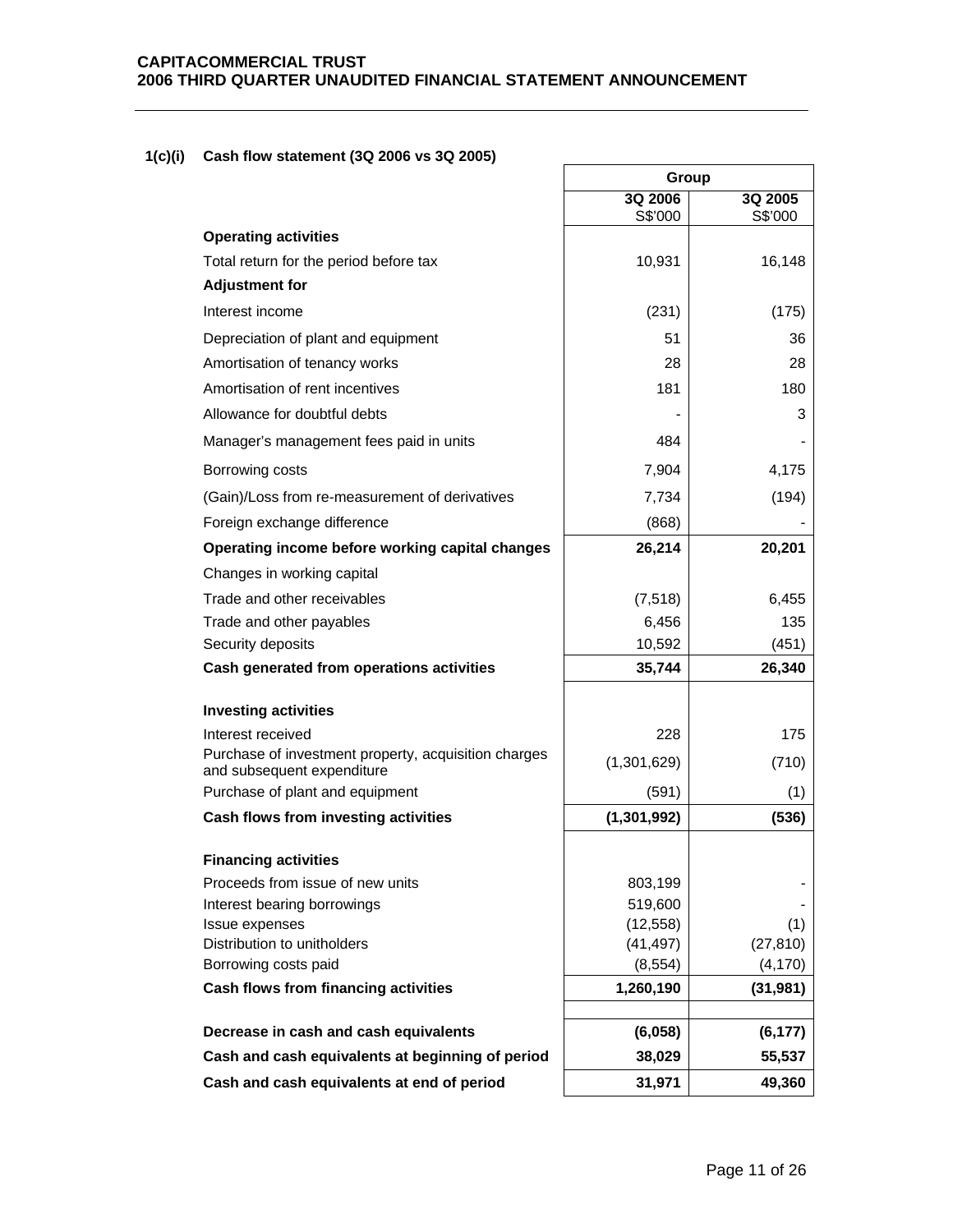# **1(c)(ii) Cash flow statement (YTD Sep 2006 vs YTD Sep 2005)**

|                                                                                    | Group                   |                         |
|------------------------------------------------------------------------------------|-------------------------|-------------------------|
|                                                                                    | YTD Sep 2006<br>S\$'000 | YTD Sep 2005<br>S\$'000 |
| <b>Operating activities</b>                                                        |                         |                         |
| Total return for the period before tax                                             | 168,129                 | 45,365                  |
| <b>Adjustment for</b>                                                              |                         |                         |
| Interest income                                                                    | (810)                   | (450)                   |
| Depreciation of plant and equipment                                                | 122                     | 115                     |
| Amortisation of tenancy works                                                      | 86                      | 67                      |
| Amortisation of rent incentives                                                    | 543                     | 379                     |
| Allowance for doubtful debts                                                       |                         | (5)                     |
| Gain on disposal of assets                                                         | (5)                     |                         |
| Manager's management fees paid in units                                            | 484                     |                         |
| Borrowing costs                                                                    | 18,389                  | 11,805                  |
| (Gain)/Loss from re-measurement of derivatives                                     | 2,540                   | (194)                   |
| <b>Revaluation surplus</b>                                                         | (120, 665)              |                         |
| Foreign exchange difference                                                        | (988)                   |                         |
| Operating income before working capital changes                                    | 67,825                  | 57,082                  |
| Changes in working capital                                                         |                         |                         |
| Trade and other receivables                                                        | (8,595)                 | (1,048)                 |
| Trade and other payables                                                           | 7,572                   | 1,259                   |
| Security deposits                                                                  | 12,417                  | 1,109                   |
| Cash generated from operations activities                                          | 79,219                  | 58,402                  |
| <b>Investing activities</b>                                                        |                         |                         |
| Interest received                                                                  | 805                     | 470                     |
| Purchase of investment property, acquisition charges<br>and subsequent expenditure | (1,360,299)             | (149, 748)              |
| Purchase of plant and equipment                                                    | (691)                   | (15)                    |
| Cash flows from investing activities                                               | (1,360,185)             | (149, 293)              |
| <b>Financing activities</b>                                                        |                         |                         |
| Proceeds from issue of new units                                                   | 803,199                 | 78,872                  |
| Interest bearing borrowings                                                        | 550,056                 | 76,000                  |
| Issue expenses                                                                     | (12, 558)               | (2,059)                 |
| Distribution to unitholders                                                        | (73, 494)               | (61, 291)               |
| Borrowing costs paid                                                               | (18, 463)               | (11, 525)               |
| Cash flows from financing activities                                               | 1,248,740               | 79,997                  |
| Decrease in cash and cash equivalents                                              | (32, 226)               | (10, 894)               |
| Cash and cash equivalents at beginning of period                                   | 64,197                  | 60,254                  |
| Cash and cash equivalents at end of period                                         | 31,971                  | 49,360                  |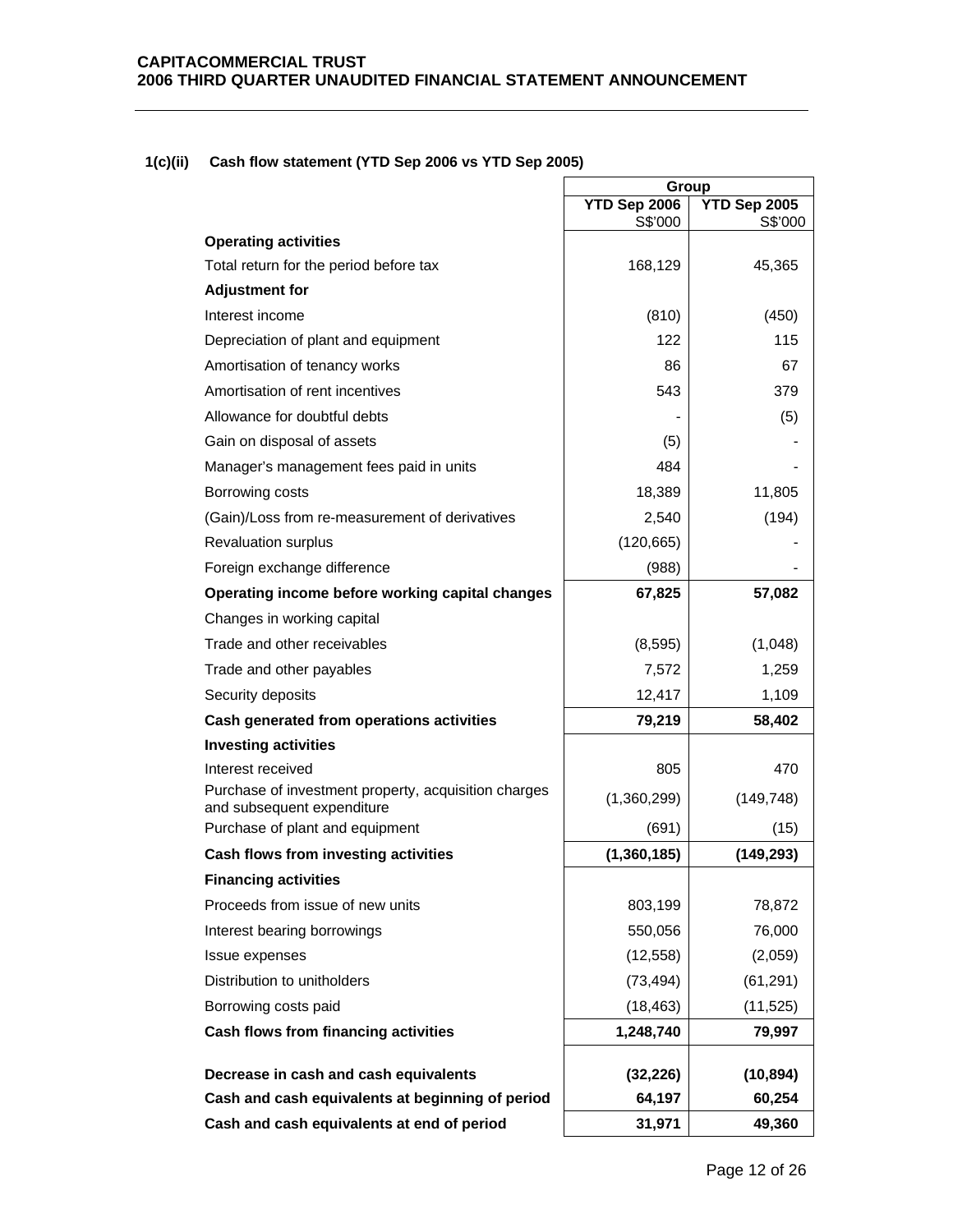|                                                                                      | Group              |                    | <b>Trust</b>       |                    |
|--------------------------------------------------------------------------------------|--------------------|--------------------|--------------------|--------------------|
|                                                                                      | 3Q 2006<br>S\$'000 | 3Q 2005<br>S\$'000 | 3Q 2006<br>S\$'000 | 3Q 2005<br>S\$'000 |
| Balance as at beginning of<br>period                                                 | 1,581,409          | 1,445,905          | 1,581,454          | 1,445,905          |
| <b>Operations</b>                                                                    |                    |                    |                    |                    |
| Net increase in net assets<br>resulting from operations                              | 10,880             | 16,148             | 11,256             | 16,148             |
| Unitholders' transactions                                                            |                    |                    |                    |                    |
| Creation of new units:                                                               |                    |                    |                    |                    |
| - Equity fund raising                                                                | 803,199            |                    | 803,199            |                    |
| - Acquisition fee                                                                    | 12,996             |                    | 12,996             |                    |
| <b>Issue expenses</b>                                                                | (14, 320)          | (1)                | (14, 320)          | (1)                |
| <b>Translation reserve</b>                                                           | (342)              |                    |                    |                    |
| Distribution to unitholders                                                          | (41, 497)          | (27, 810)          | (41, 497)          | (27, 810)          |
| Net increase/(decrease) in<br>net assets resulting from<br>unitholders' transactions | 760,036            | (27, 811)          | 760,378            | (27, 811)          |
| Total increase/(decrease) in<br>net assets                                           | 770,916            | (11,663)           | 771,634            | (11, 663)          |
| Balance as at end of period                                                          | 2,352,325          | 1,434,242          | 2,353,088          | 1,434,242          |
|                                                                                      |                    |                    |                    |                    |

# **1(d)(i) Statement of changes in unitholders' funds (3Q 2006 vs 3Q 2005)**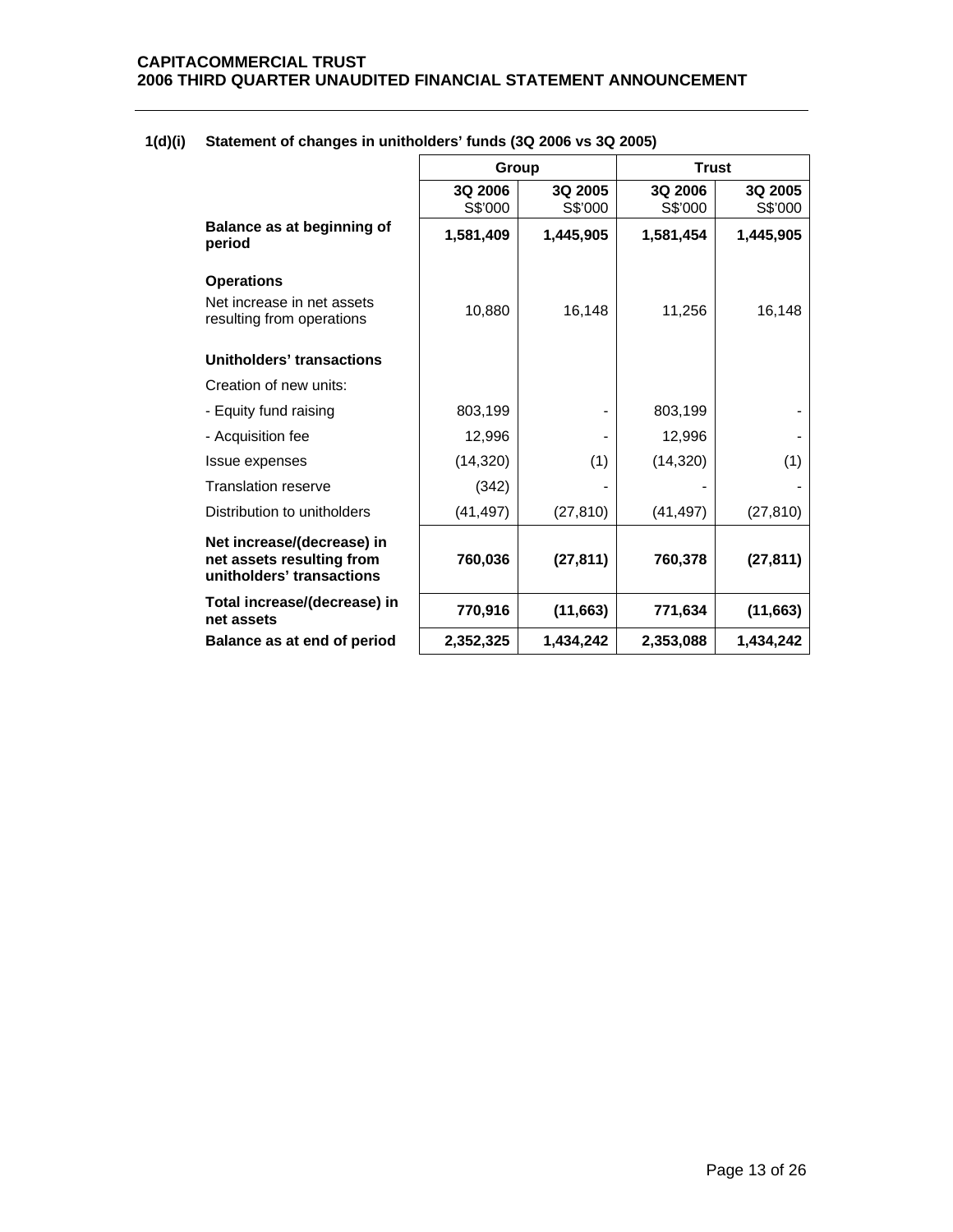|                                                                           | Group                             |                                   | <b>Trust</b>                      |                                   |
|---------------------------------------------------------------------------|-----------------------------------|-----------------------------------|-----------------------------------|-----------------------------------|
|                                                                           | <b>YTD Sep</b><br>2006<br>S\$'000 | <b>YTD Sep</b><br>2005<br>S\$'000 | <b>YTD Sep</b><br>2006<br>S\$'000 | <b>YTD Sep</b><br>2005<br>S\$'000 |
| Balance as at beginning of<br>period                                      | 1,456,346                         | 1,373,647                         | 1,456,346                         | 1,373,647                         |
| <b>Operations</b>                                                         |                                   |                                   |                                   |                                   |
| Net increase in net assets<br>resulting from operations                   | 168,060                           | 45,073                            | 168,361                           | 45,073                            |
| Unitholders' transactions                                                 |                                   |                                   |                                   |                                   |
| Creation of new units:                                                    |                                   |                                   |                                   |                                   |
| - Equity fund raising                                                     | 803,199                           | 78,872                            | 803,199                           | 78,872                            |
| - Acquisition fee                                                         | 12,996                            |                                   | 12,996                            |                                   |
| Issue expenses                                                            | (14, 320)                         | (2,059)                           | (14, 320)                         | (2,059)                           |
| <b>Translation reserve</b>                                                | (462)                             |                                   |                                   |                                   |
| Distribution to unitholders                                               | (73, 494)                         | (61, 291)                         | (73, 494)                         | (61, 291)                         |
| Net increase in net assets<br>resulting from unitholders'<br>transactions | 727,919                           | 15,522                            | 728,381                           | 15,522                            |
| Total increase in net assets                                              | 895,979                           | 60,595                            | 896,742                           | 60,595                            |
| Balance as at end of period                                               | 2,352,325                         | 1,434,242                         | 2,353,088                         | 1,434,242                         |

# **1(d)(ii) Statement of changes in unitholders' funds (YTD Sep 2006 vs YTD Sep 2005)**

**1(e)(i) Details of any change in the units (3Q 2006 vs 3Q 2005)**

 **Trust** 

|                                                                             | 3Q 2006<br>Units | 3Q 2005<br>Units |
|-----------------------------------------------------------------------------|------------------|------------------|
| Balance as at beginning of period                                           | 896,270,700      | 896,270,700      |
| Issue of new units:                                                         |                  |                  |
| - part settlement for the purchase of Raffles City                          | 478,968,977      |                  |
| - in settlement of the acquisition fee for acquiring<br><b>Raffles City</b> | 6,918,285        |                  |
| Balance as at end of period                                                 | 1,382,157,962    | 896,270,700      |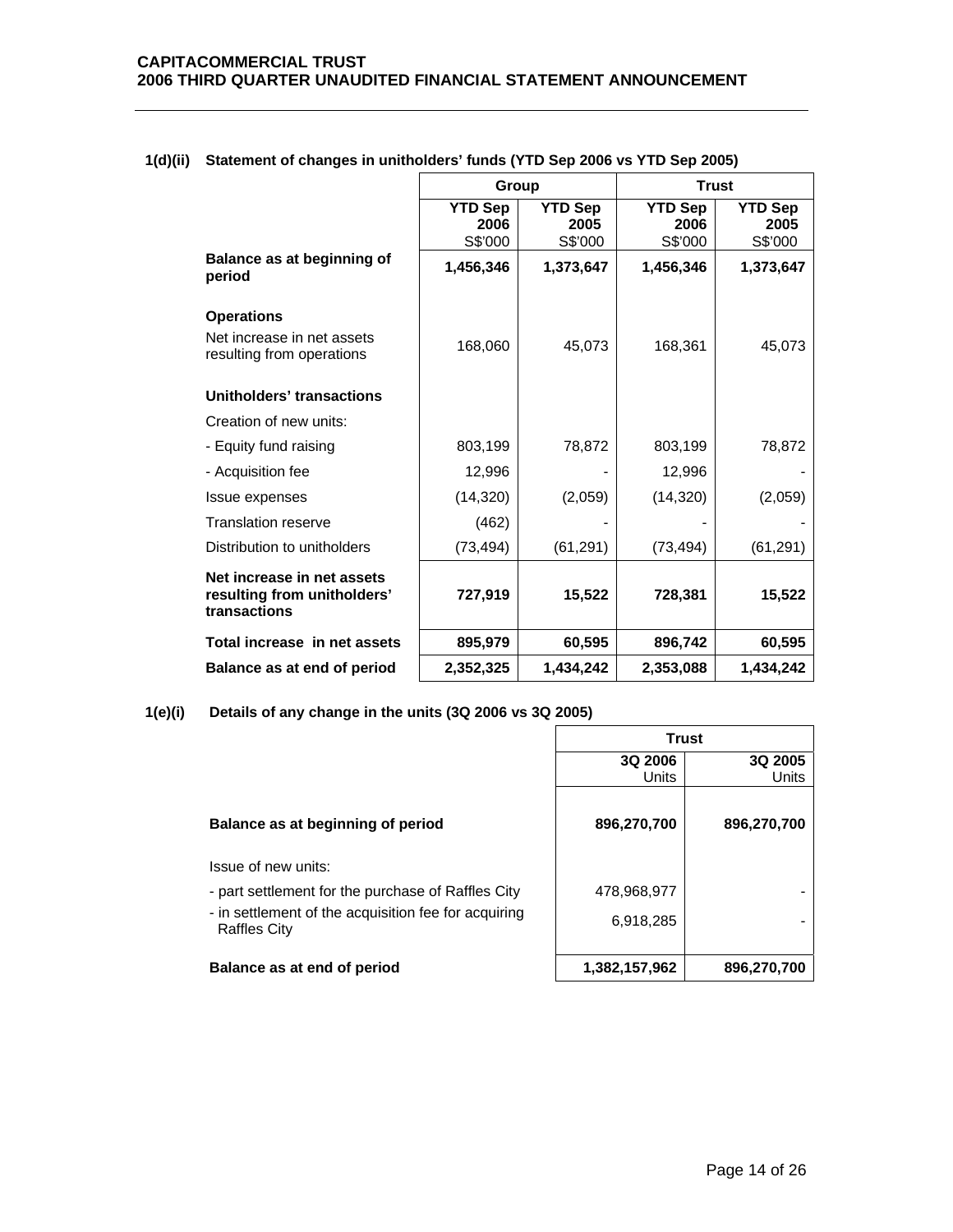# **1(e)(ii) Details of any change in the units (YTD Sep 2006 vs YTD Sep 2005)**

|                                                                             | <b>Trust</b>  |             |  |
|-----------------------------------------------------------------------------|---------------|-------------|--|
|                                                                             | 3Q 2006       | 3Q 2005     |  |
|                                                                             | Units         | Units       |  |
| Balance as at beginning of period                                           | 896,270,700   | 839,116,700 |  |
| Issue of new units:                                                         |               |             |  |
| - part settlement for the purchase of Raffles City                          | 478,968,977   |             |  |
| - in settlement of the acquisition fee for acquiring<br><b>Raffles City</b> | 6,918,285     |             |  |
| - part settlement for the purchase of HSBC Building                         |               | 57,154,000  |  |
| Balance as at end of period                                                 | 1,382,157,962 | 896,270,700 |  |

## **2 Whether the figures have been audited, or reviewed and in accordance with which standard (eg. The Singapore Standard on Auditing 910 (Engagement to Review Financial Statements), or an equivalent standard)**

The figures have not been audited nor reviewed by our auditors.

**3 Where the figures have been audited or reviewed, the auditor's report (including any qualifications or emphasis of matter)** 

Not applicable.

# **4 Whether the same accounting policies and methods of computation as in the issuer's most recent audited annual financial statements have been complied**

The accounting policies and methods of computation applied in the financial statements for the current reporting period are consistent with the audited financial statements for the year ended 31 December 2005.

**5 If there are any changes in the accounting policies and methods of computation, including any required by an accounting standard, what has changed, as well as the reasons for, and the effect of, the change** 

Nil.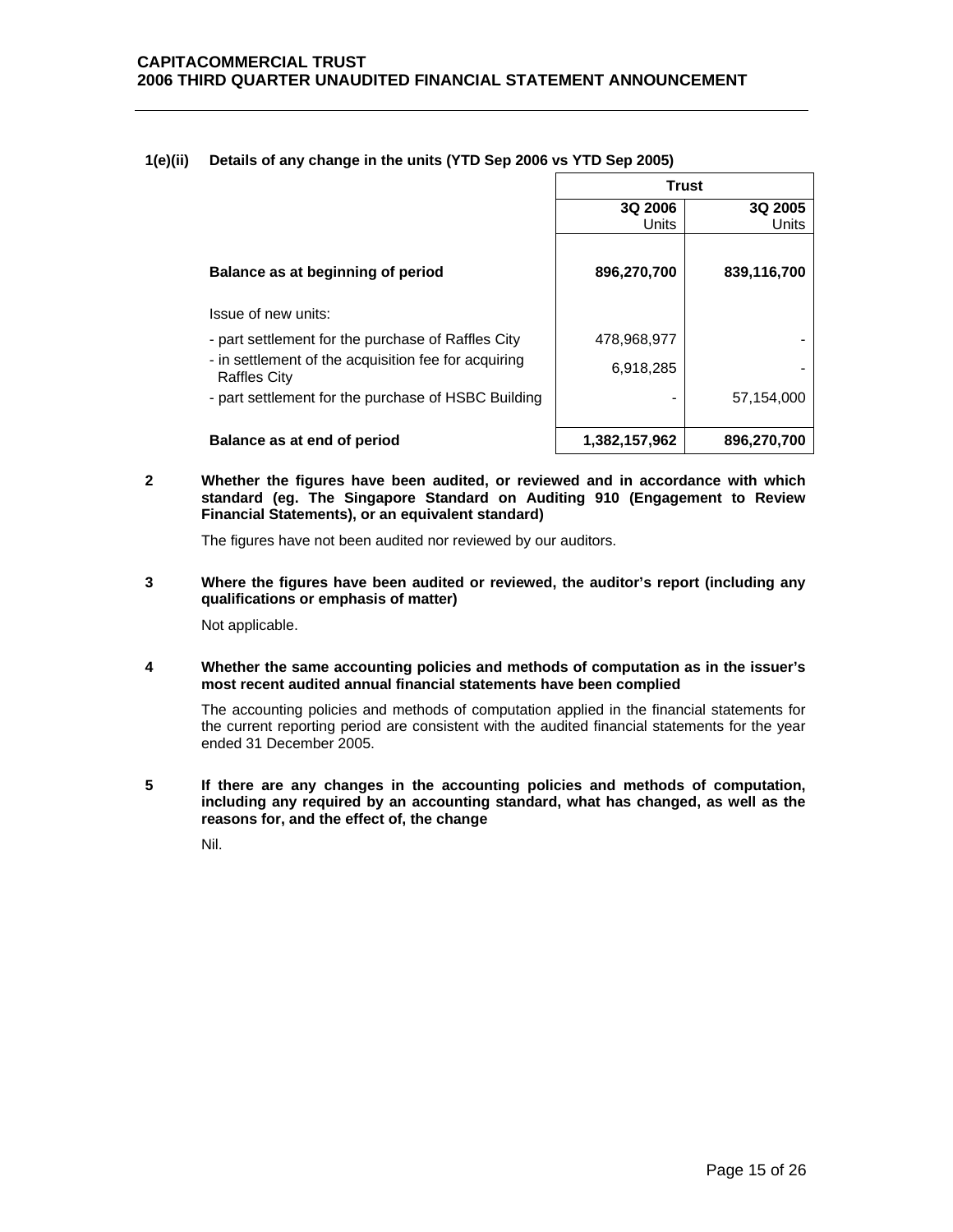# **6 Earnings per unit ("EPU") and distribution per unit ("DPU") for the financial period**

# **Earnings per unit**

In computing the EPU, the weighted average number of units for the period is used for the computation.

|                                                       | Group             |             | <b>Trust</b>   |                   |
|-------------------------------------------------------|-------------------|-------------|----------------|-------------------|
|                                                       | 3Q 2006           | 3Q 2005     | <b>3Q 2006</b> | 3Q 2005           |
| Weighted average<br>number of units for the<br>period | 1,054,411,403     | 896,270,700 | 1,054,411,403  | 896,270,700       |
| Earnings per unit<br>(EPU)<br>Based on the weighted   |                   |             |                |                   |
| average number of<br>units for the period             | 1.04 <sub>c</sub> | 1.80c       | 1.07c          | 1.80 <sub>c</sub> |
| Based on fully diluted<br>basis                       | 1.04 <sub>c</sub> | 1.80c       | 1.07c          | 1.80c             |

|                                                                    | Group                  |                        | <b>Trust</b>           |                        |
|--------------------------------------------------------------------|------------------------|------------------------|------------------------|------------------------|
|                                                                    | <b>YTD Sep</b><br>2006 | <b>YTD Sep</b><br>2005 | <b>YTD Sep</b><br>2006 | <b>YTD Sep</b><br>2005 |
| Weighted average<br>number of units for the<br>period              | 949,563,538            | 871,566,773            | 949,563,538            | 871,566,773            |
| Earnings per unit<br>(EPU)                                         |                        |                        |                        |                        |
| Based on the weighted<br>average number of<br>units for the period | 5.00 <sub>c</sub>      | 5.17c                  | 5.02 <sub>c</sub>      | 5.17 <sub>c</sub>      |
| Based on fully diluted<br>basis                                    | 5.00 <sub>c</sub>      | 5.17 $\phi$            | 5.02 <sub>¢</sub>      | 5.17¢                  |

The diluted EPU is the same as the basic EPU as there are no significant dilutive instruments in issue during the period.

# **Distribution per unit**

In computing the DPU, the number of units as at the end of each period is used for the computation. The DPU for the Group and Trust are the same.

|                                                                 | 3Q 2006       | 1 Jan 06 to<br>31 Aug 06 | 1 Sep 06 to<br>30 Sep 06 | <b>YTD Sep</b><br>2006 |
|-----------------------------------------------------------------|---------------|--------------------------|--------------------------|------------------------|
| Number of units in<br>issue as at end of<br>period              | 1,382,157,962 | 896,270,700              | 1,382,157,962            | 1,382,157,962          |
| Distribution per unit<br>(DPU)                                  |               |                          |                          |                        |
| Based on the number<br>of units in issue as at<br>end of period | 1.80c         | 4.63 <sub>c</sub>        | 0.66 <sub>c</sub>        | 5.29 <sub>¢</sub>      |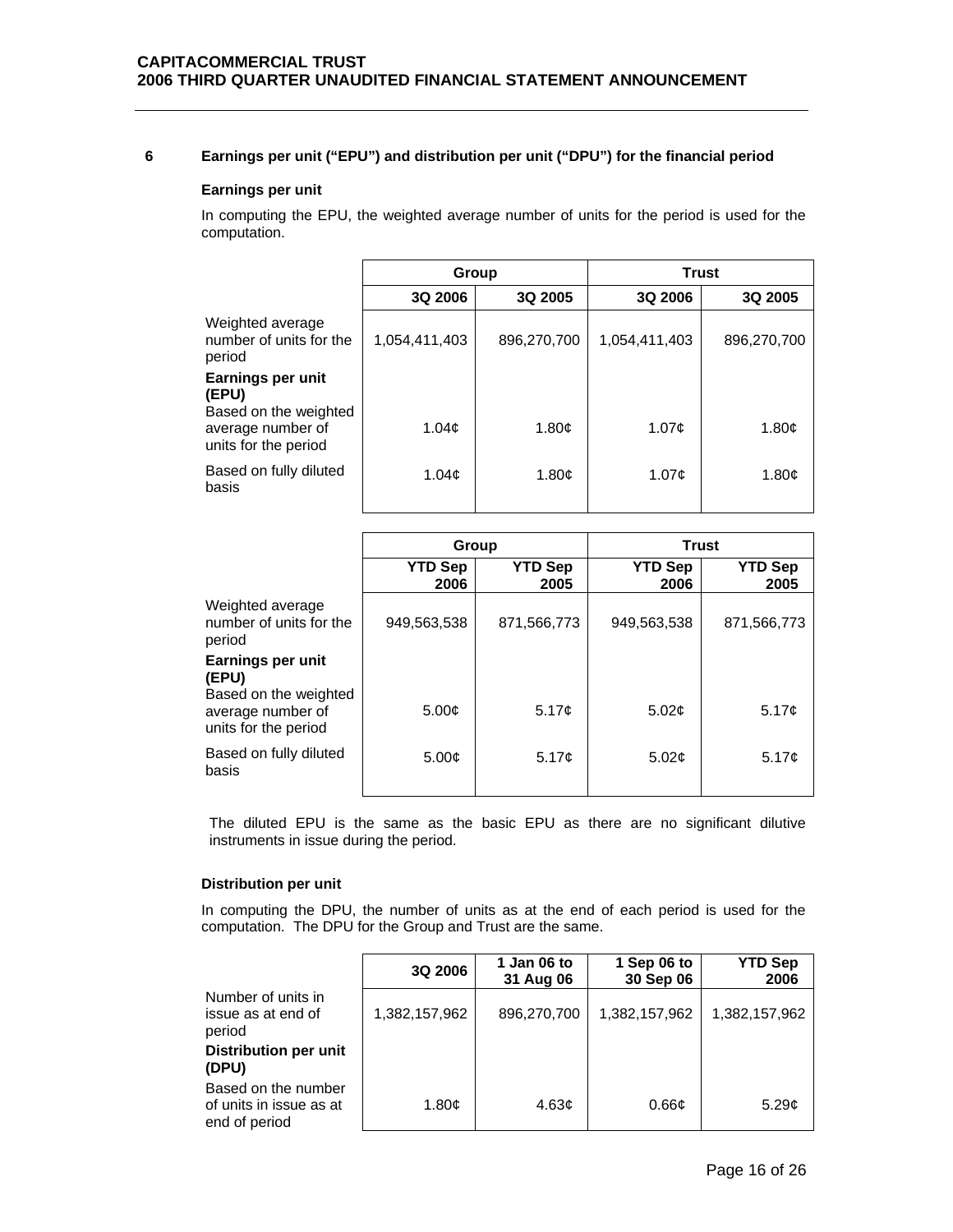# **CAPITACOMMERCIAL TRUST 2006 THIRD QUARTER UNAUDITED FINANCIAL STATEMENT ANNOUNCEMENT**

|                                                                 | 3Q 2005     | 1 Jan 05 to<br>28 Apr 05 | 29 Apr 05 to<br>30 Sep 05 | <b>YTD Sep</b><br>2005 |
|-----------------------------------------------------------------|-------------|--------------------------|---------------------------|------------------------|
| Number of units in<br>issue as at end of<br>period              | 896,270,700 | 839,116,700              | 896,270,700               | 896,270,700            |
| Distribution per unit<br>(DPU)                                  |             |                          |                           |                        |
| Based on the number<br>of units in issue as at<br>end of period | 1.81c       | 2.15 <sub>c</sub>        | 2.90 <sub>c</sub>         | 5.05c                  |

#### **7 Net asset value ("NAV") backing per unit based on issued units at the end of the period**   $\blacksquare$

|                                                                              | Group                      |         |  |
|------------------------------------------------------------------------------|----------------------------|---------|--|
|                                                                              | 30 Sep 2006<br>31 Dec 2005 |         |  |
| NAV per unit                                                                 | S\$1.70                    | S\$1.62 |  |
| Adjusted NAV per unit (excluding the distributable<br>income to unitholders) | S\$1.70                    | S\$1.59 |  |

|                                                                              | <b>Trust</b>               |         |  |
|------------------------------------------------------------------------------|----------------------------|---------|--|
|                                                                              | 30 Sep 2006<br>31 Dec 2005 |         |  |
| NAV per unit                                                                 | S\$1.70                    | S\$1.62 |  |
| Adjusted NAV per unit (excluding the distributable<br>income to unitholders) | S\$1.70                    | S\$1.59 |  |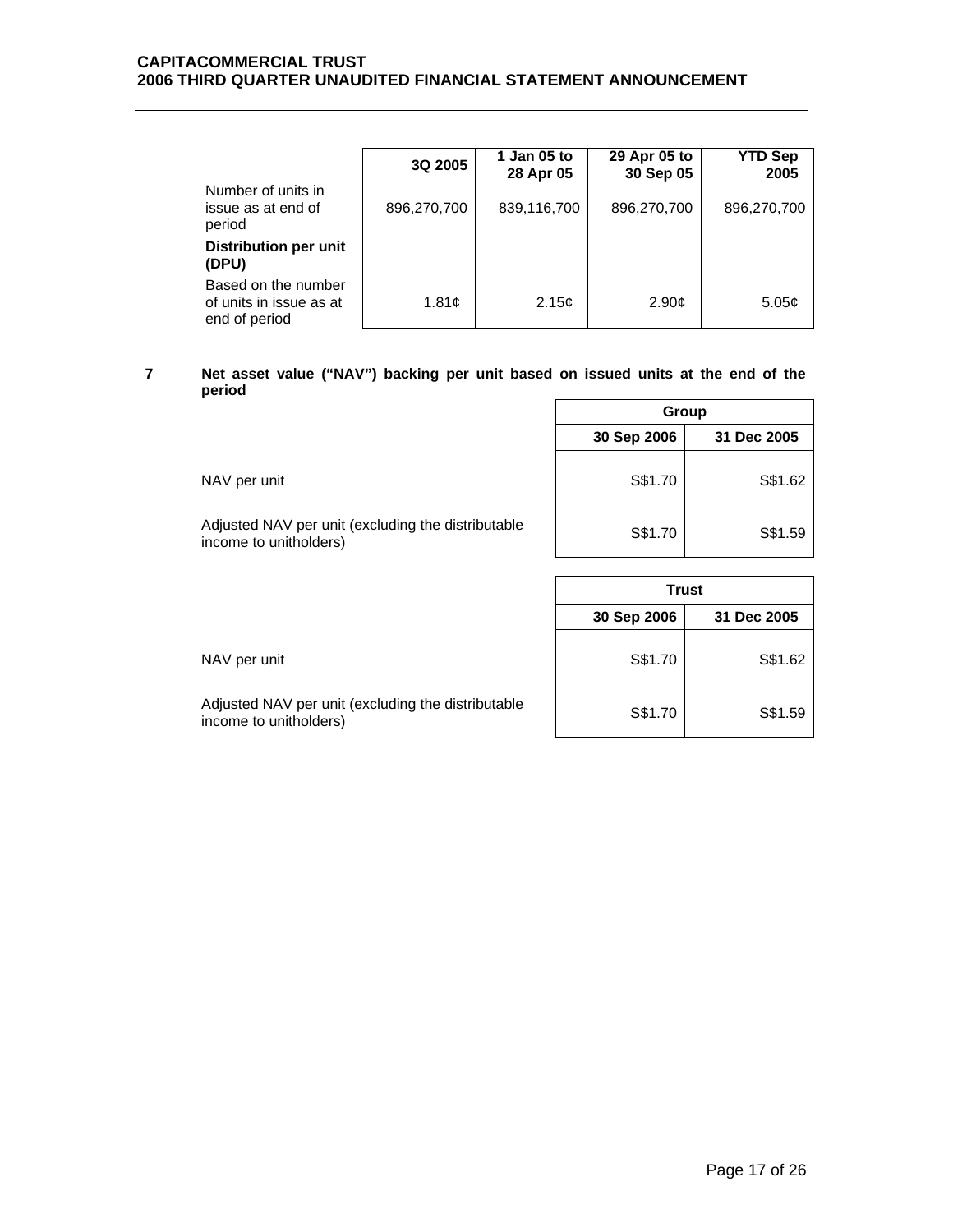# **8 Review of the performance**

**8(i) Statement of Total Return** 

|      |                                                    | Group              |                    |                                   |                                   |  |
|------|----------------------------------------------------|--------------------|--------------------|-----------------------------------|-----------------------------------|--|
|      |                                                    | 3Q 2006<br>S\$'000 | 3Q 2005<br>S\$'000 | <b>YTD Sep</b><br>2006<br>S\$'000 | <b>YTD Sep</b><br>2005<br>S\$'000 |  |
| 8(i) | <b>Statement of Total Return</b>                   |                    |                    |                                   |                                   |  |
|      | Gross revenue                                      | 38,585             | 29,122             | 99,353                            | 85,360                            |  |
|      | Property operating expenses                        | (10, 300)          | (6, 824)           | (25, 462)                         | (21, 810)                         |  |
|      | Net property income                                | 28,285             | 22,298             | 73,891                            | 63,550                            |  |
|      | Interest income                                    | 231                | 175                | 810                               | 450                               |  |
|      | Gain/(Loss) from re-<br>measurement of derivatives | (7, 734)           | 194                | (2, 540)                          | 194                               |  |
|      | Manager's management fees                          | (1, 512)           | (1, 458)           | (4,676)                           | (4, 136)                          |  |
|      | Trust expense                                      | (435)              | (886)              | (1,632)                           | (2,888)                           |  |
|      | Borrowing costs                                    | (7,904)            | (4, 175)           | (18, 389)                         | (11, 805)                         |  |
|      | <b>Net income</b>                                  | 10,931             | 16,148             | 47,464                            | 45,365                            |  |
|      | <b>Revaluation surplus</b>                         |                    |                    | 120,665                           |                                   |  |
|      | Total return for the period<br>before income tax   | 10,931             | 16,148             | 168,129                           | 45,365                            |  |
|      | Income tax                                         | (51)               |                    | (69)                              | (292)                             |  |
|      | Total return for the period<br>after income tax    | 10,880             | 16,148             | 168,060                           | 45,073                            |  |

# **Distribution Statement**

| Net income                                                  | 10,931            | 16,148                   | 47,464            | 45,365            |
|-------------------------------------------------------------|-------------------|--------------------------|-------------------|-------------------|
| Net tax adjustments                                         | 8,671             | 119                      | 3,480             | 162               |
| Adjustment                                                  | (214)             | $\overline{\phantom{a}}$ | (307)             |                   |
| Taxable income available for<br>distribution to unitholders | 19,388            | 16,267                   | 50,637            | 45,527            |
| Distributable income to<br>unitholders                      | 19,388            | 16,267                   | 50,637            | 44,064            |
|                                                             |                   |                          |                   |                   |
| Earnings per unit (cents)                                   | 1.04 <sub>c</sub> | 1.80c                    | 5.00 <sub>c</sub> | 5.17c             |
| Distribution per unit (cents)                               | 1.80c             | 1.81c                    | 5.29c             | 5.05 <sub>c</sub> |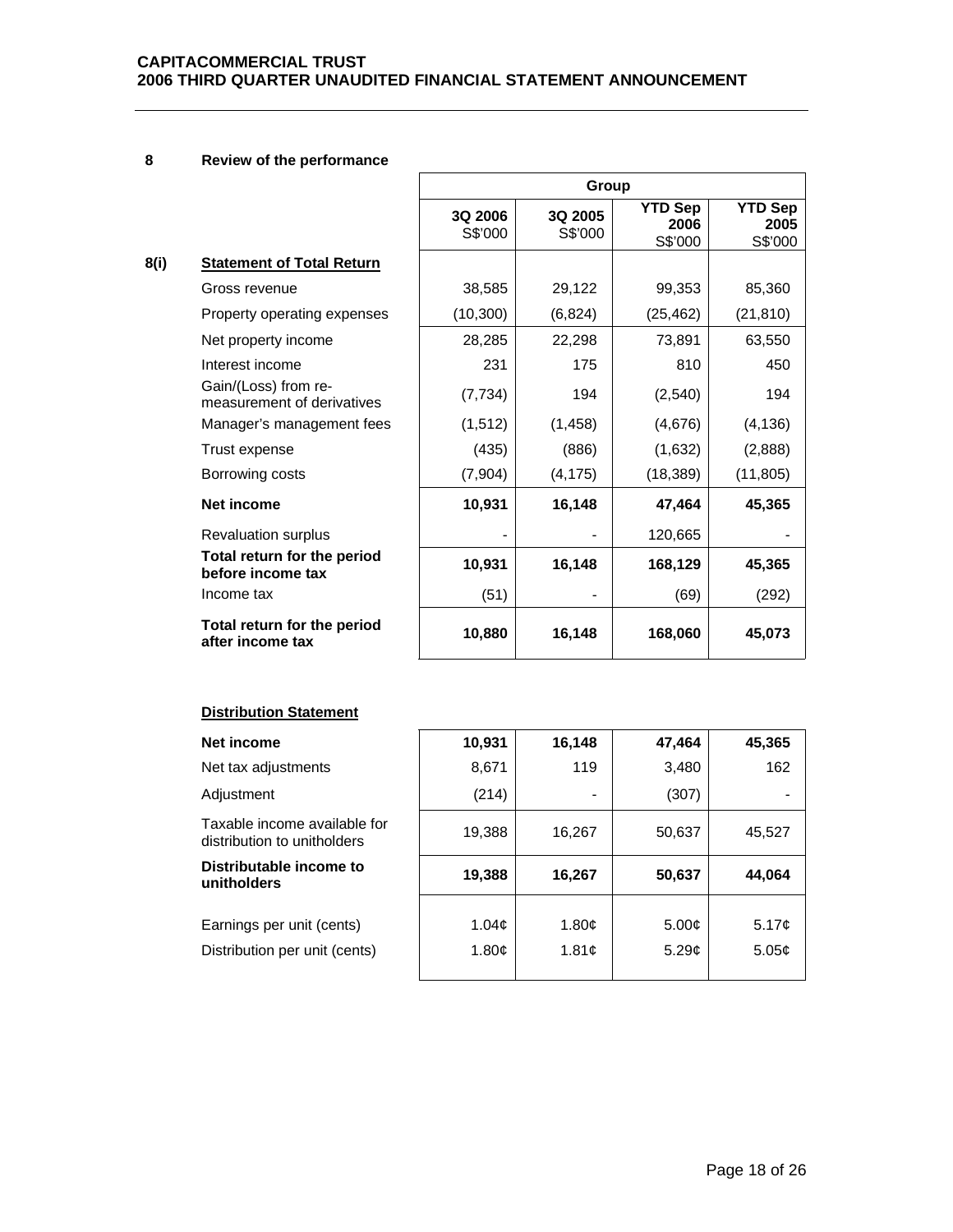### **Review of performance 3Q 2006 vs 3Q 2005**

 Gross revenue for 3Q 2006 was higher than 3Q 2005 by S\$9.5 million or 32.5%. This was mainly due to the consolidation of gross revenue of approximately S\$1.2 million from Aragorn (subscription of 100% of the junior bonds was made in April 2006), consolidation of CCT's 60% interest in the gross revenue of RCS Trust of approximately S\$7.3 million and the higher car park income from the CCT properties. This was partially offset by lower income from the retail space at Golden Shoe Car Park and Market Street Car Park due to the on-going asset enhancement works.

Property operating expenses were higher in 3Q 2006 by S\$3.5 million or 50.9%. This was mainly due to the consolidation of property operating expenses from Aragorn and CCT's 60% interest in the property operating expenses of RCS Trust, higher property tax, marketing expenses and utility costs incurred for the CCT properties.

Interest income was higher in 3Q 2006 by S\$56,000 or 32.0% due to higher cash on hand resulted from the deferred payment of distribution till September 2006 and higher deposit rates. Trust expenses were lower in 3Q 2006 by S\$0.5 million or 50.9% due to lower professional fees and unitholders' expenses.

Borrowing costs were higher in 3Q 2006 by S\$3.7 million or 89.3% due to consolidation of additional borrowings for Aragorn (RM70 million) and RCS Trust (CCT's 60% interest amounting to S\$519.6 million) as well as the higher interest costs arising from the S\$250.3 million term loan which was reverted to floating rate in March 2006. Interest rate swap contracts for S\$390 million had been put in place to fix the interest costs for periods of between 5 to 7 years, thus extending the weighted average term to expiry to 4.8 years as at 30 September 2006. This would result in an average all-in interest rate of 3.8%.

Gain/loss from the re-measurement of derivatives relates to the fair value of the interest rate swaps.

## **Review of performance YTD Sep 2006 vs YTD Sep 2005**

 Gross revenue for YTD Sep 2006 was higher than YTD Sep 2005 by S\$14.0 million or 16.4%. This was mainly due to the additional revenue derived from the acquisition of HSBC Building (acquisition was completed in April 2005), the consolidation of the revenue from Aragorn (subscription of the junior bonds was made in April 2006) and RCS Trust (with CCT holding 60% interest and acquisition was completed in September 2006) as well as higher car park income. This was partially offset by lower income from the retail space at Golden Shoe Car Park and Market Street Car Park due to the on-going asset enhancement works.

Property operating expenses were higher for YTD Sep 2006 by S\$3.7 million or 16.7% due to the consolidation of Aragorn and RCS Trust (with CCT's 60% interest), higher property tax and utility costs incurred. Utility cost is expected to increase further due to higher electricity tariffs.

Interest income was higher for YTD Sep 2006 by S\$0.4 million or 80.0% due to higher cash on hand and higher deposit rates. Trust expenses were lower for YTD Sep 2006 by S\$1.3 million or 43.5% due to lower professional fees and unitholders' expenses.

Borrowing costs were higher for YTD Sep 2006 by \$6.6 million or 55.8% due to the additional borrowings of S\$76 million incurred by CCT, consolidation of additional borrowings for Aragorn (RM70 million) and RCS Trust (CCT's 60% interest amounting to S\$519.6 million) as well as higher interest costs due to the S\$250.3 million term loan which was reverted to floating rate in March 2006.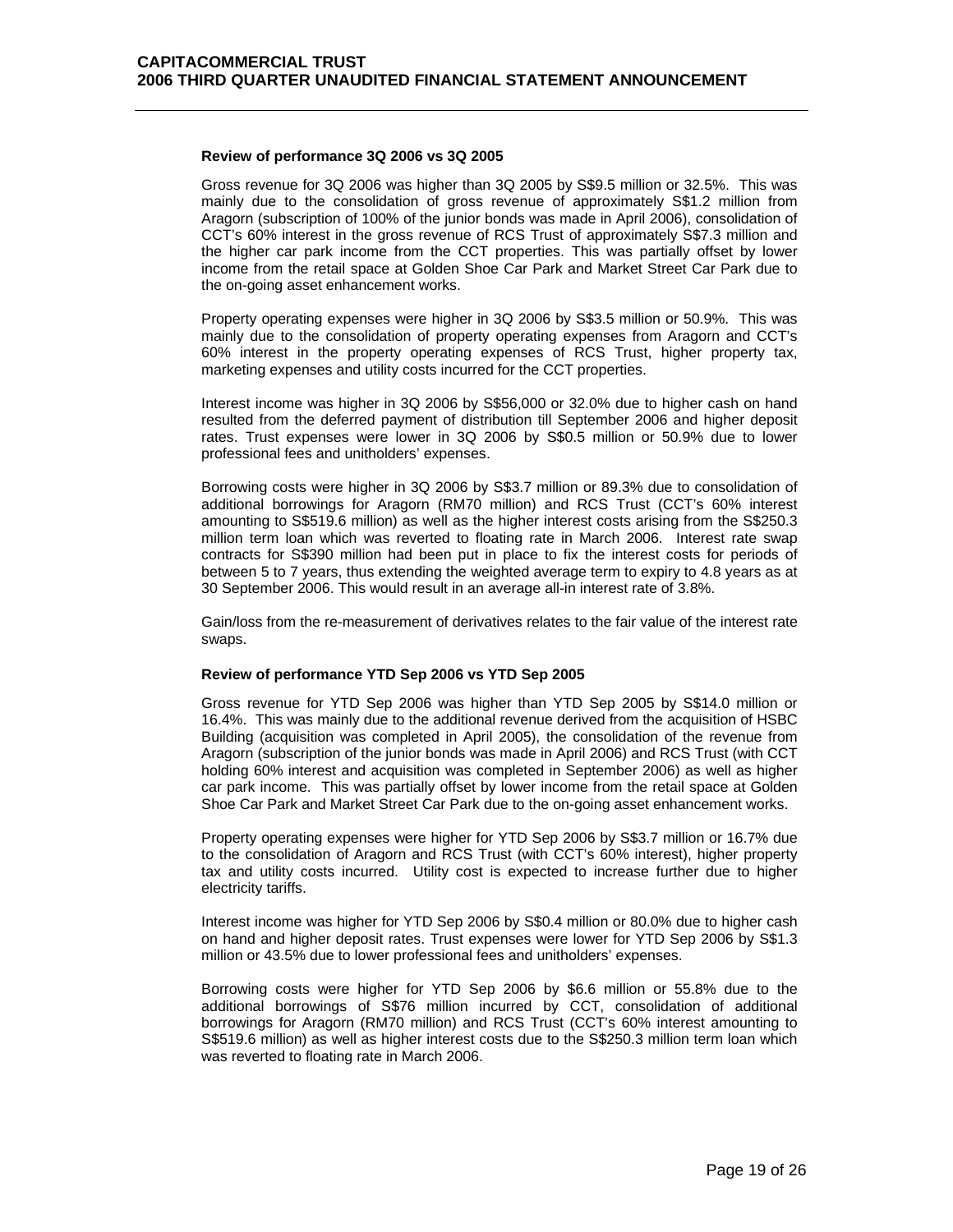## **Revaluation surplus**

# **The revaluation surplus has no impact on the taxable income or distributable income to unitholders.**

In accordance with the Code on Collective Investment Schemes issued by the Monetary Authority of Singapore, where the CCT Manager proposed to carry out an equity fund raising exercise, a valuation of all the real estate assets of CCT is required, unless such assets have been previously valued not more than six months ago (based on the date of the last valuation report). In relation to the fund raising exercise for the acquisition of Raffles City, valuations of the CCT properties as of 1 June 2006 were procured because the date of the last valuation of the real estate assets of CCT is 1 December 2005.

Valuations of the CCT portfolio were conducted by CB Richard Ellis on 1 June 2006 using the Investment Method, Discounted Cash Flow Analysis and Direct Comparison Approach.

CCT's portfolio was valued at S\$2,202.0 million as at 1 June 2006. The book value prior to revaluation was S\$2,081.3 million. This gave rise to a revaluation surplus of S\$120.7 million which was added to the Statement of Total Return. As the revaluation surplus was a non-tax chargeable item, it had no impact on the taxable income or distribution to unitholders.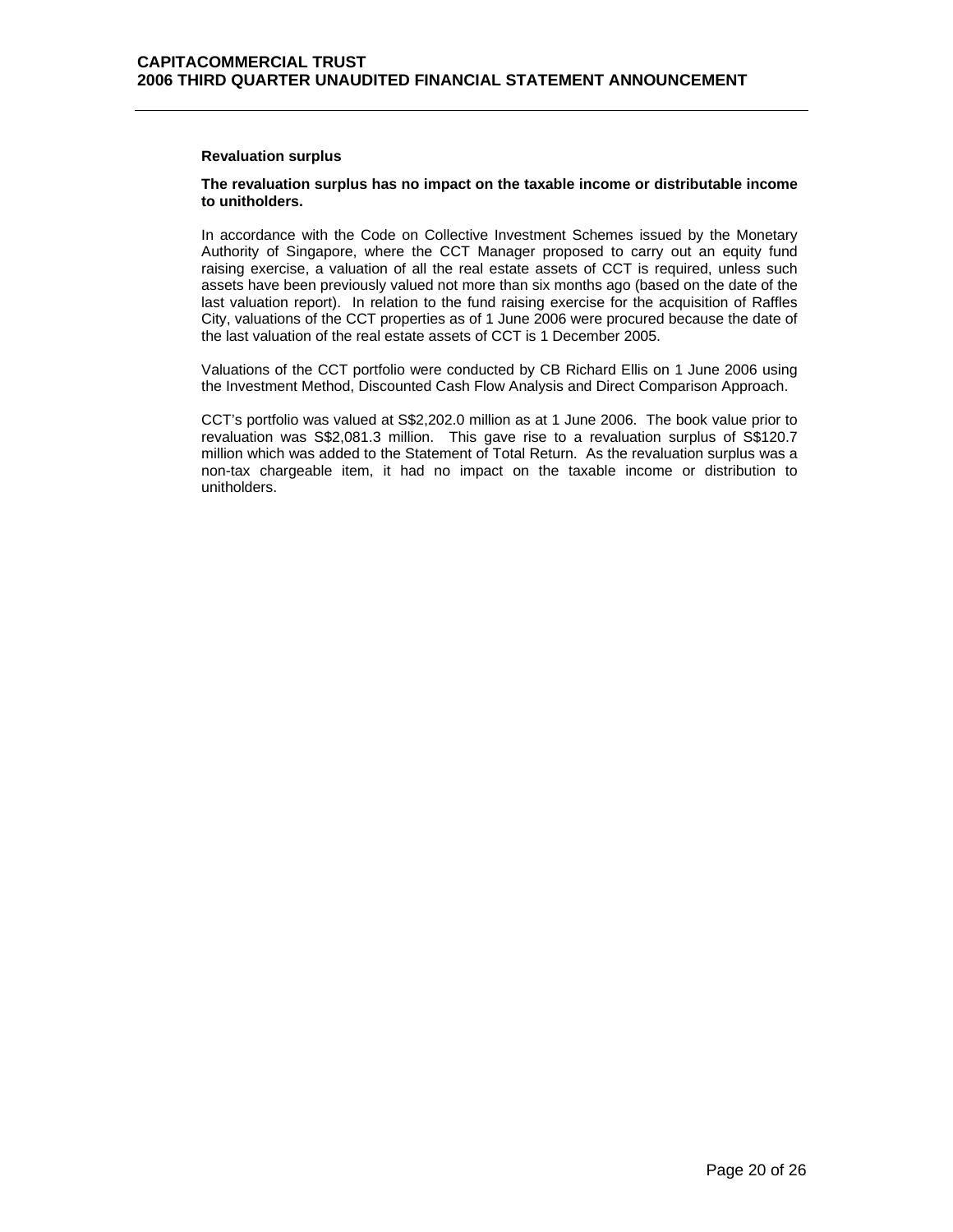# **9 Variance between the forecast or prospectus statement (if disclosed previously) and the actual results**

**9(i) Statement of Total Return (Actual vs Forecast)** 

|                                                             | Group                  | Adjusted Group <sup>1</sup>                         |                          |                                  |             |
|-------------------------------------------------------------|------------------------|-----------------------------------------------------|--------------------------|----------------------------------|-------------|
|                                                             | <b>YTD Sep</b><br>2006 | <b>YTD Sep</b><br>1 Sep 2006 to 30 Sep 2006<br>2006 |                          |                                  |             |
|                                                             | Actual<br>S\$'000      | Actual<br>S\$'000                                   | <b>Actual</b><br>S\$'000 | Forecast <sup>2</sup><br>S\$'000 | Change<br>% |
| Gross rental income                                         | 86,849                 | 84,942                                              | 15,667                   | 15,670                           |             |
| Car park income                                             | 8,310                  | 8,173                                               | 1,232                    | 1,096                            | 12.4        |
| Other income                                                | 4,194                  | 4,009                                               | 597                      | 479                              | 24.6        |
| <b>Gross revenue</b>                                        | 99,353                 | 97,124                                              | 17,496                   | 17,245                           | 1.5         |
| Property management fees                                    | (2, 335)               | (2, 183)                                            | (497)                    | (490)                            | 1.4         |
| Property tax                                                | (6, 853)               | (6,707)                                             | (1, 511)                 | (1, 359)                         | 11.2        |
| Other property operating expenses                           | (16, 274)              | (15, 879)                                           | (2,701)                  | (2, 853)                         | (5.3)       |
| <b>Property operating expenses</b>                          | (25, 462)              | (24, 769)                                           | (4,709)                  | (4, 702)                         | 0.1         |
| Net property income                                         | 73,891                 | 72,355                                              | 12,787                   | 12,543                           | 1.9         |
| Interest income                                             | 810                    | 792                                                 | 97                       | 6                                | 1,517       |
| Investment income <sup>1</sup>                              |                        | 654                                                 | 113                      | 115                              | (1.7)       |
| Loss from re-measurement of<br>derivatives                  | (2,540)                | (2,540)                                             | (3, 451)                 |                                  | Nm          |
| Manager's management fees                                   | (4,676)                | (4,676)                                             | (788)                    | (958)                            | (17.7)      |
| Trust expenses                                              | (1,632)                | (1,608)                                             | (295)                    | (154)                            | 91.6        |
| Borrowing costs                                             | (18, 389)              | (17, 820)                                           | (3, 454)                 | (3,793)                          | (8.9)       |
| <b>Net income</b>                                           | 47,464                 | 47,157                                              | 5,009                    | 7,759                            | (35.4)      |
| Net tax adjustments                                         | 3,480                  | 3,480                                               | 4,096                    | 842                              | 386.5       |
| Other adjustment                                            | (307)                  |                                                     |                          |                                  |             |
| Taxable income available for<br>distribution to unitholders | 50,637                 | 50,637                                              | 9,105                    | 8,601                            | 5.9         |
| Distributable Income to unitholders                         | 50,637                 | 50,637                                              | 9,105                    | 8,601                            | 5.9         |
| Distribution per unit (in cents)                            |                        |                                                     |                          |                                  |             |
| For the period                                              | 5.29c                  | 5.29c                                               | 0.66c                    | 0.62c                            | 6.5         |
| <b>Annualised</b>                                           | 7.07¢                  | 7.07¢                                               | 8.03¢                    | 7.54¢                            | 6.5         |

#### **Footnote**

(1) Actual shown is based on the Group results and adjusted for the contribution from Aragorn. The net result of Aragorn is reflected under the other investment income.

(2) The forecast is based on management's forecast for the period 1 September 2006 to 30 September 2006. This, together with the forecast for the period 1 October 2006 to 31 December 2006, is the forecast shown in the Circular dated 15 August 2006 for the equity fund raising to acquire Raffles City.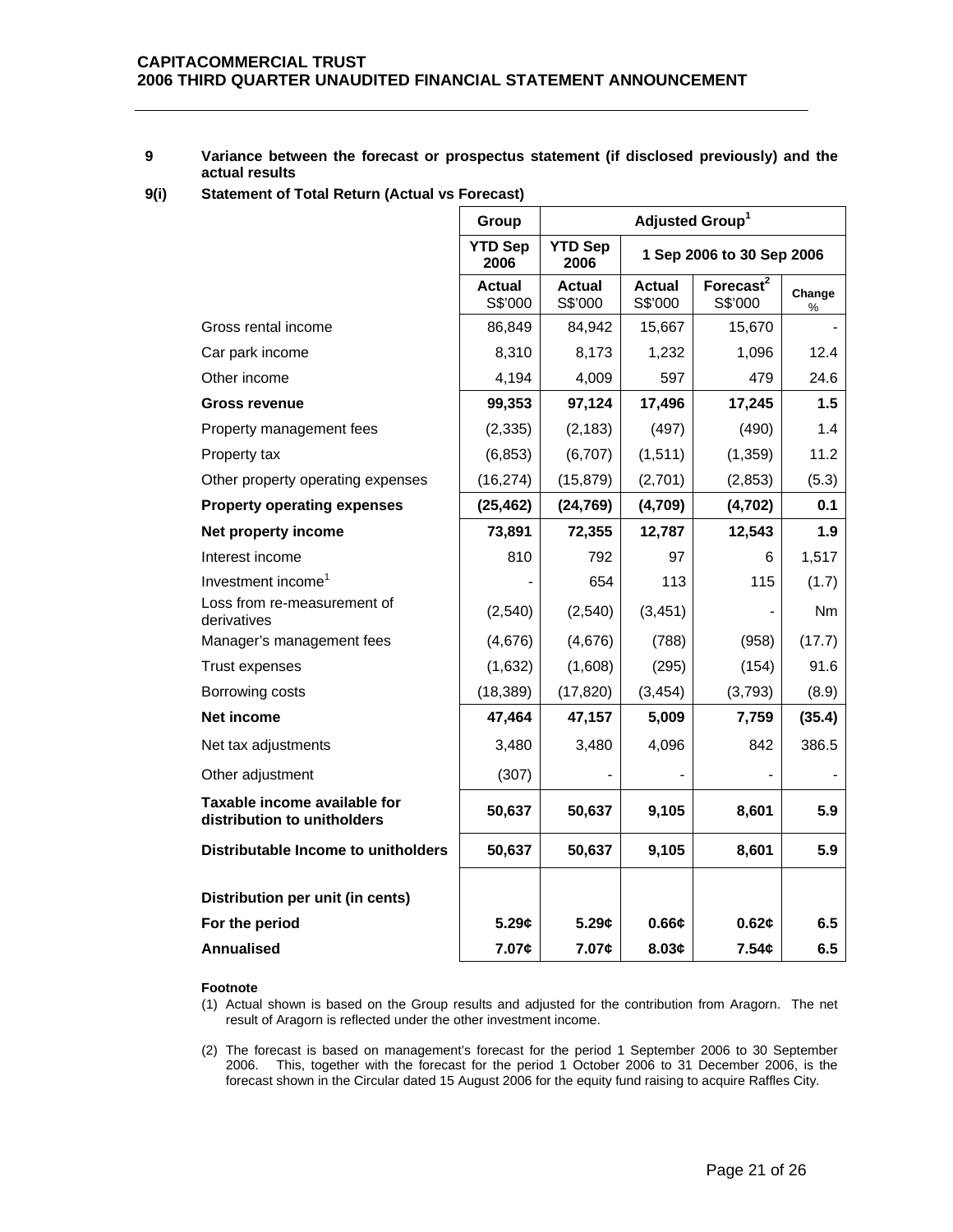| 9(ii) | Breakdown of total gross revenue (by property) |
|-------|------------------------------------------------|
|-------|------------------------------------------------|

|                              | Adjusted Group <sup>1</sup>                         |                          |                                  |             |
|------------------------------|-----------------------------------------------------|--------------------------|----------------------------------|-------------|
|                              | <b>YTD Sep</b><br>1 Sep 2006 to 30 Sep 2006<br>2006 |                          |                                  |             |
|                              | <b>Actual</b><br>S\$'000                            | <b>Actual</b><br>S\$'000 | Forecast <sup>2</sup><br>S\$'000 | Change<br>% |
| <b>Capital Tower</b>         | 31,901                                              | 3,523                    | 3,499                            | 0.7         |
| 6 Battery Road               | 23,990                                              | 2,775                    | 2,729                            | 1.7         |
| <b>HSBC Building</b>         | 6,262                                               | 705                      | 705                              |             |
| <b>Starhub Centre</b>        | 9,598                                               | 1,061                    | 1,056                            | 0.5         |
| <b>Robinson Point</b>        | 4,694                                               | 531                      | 525                              | 1.1         |
| Bugis Village                | 6,152                                               | 684                      | 646                              | 5.9         |
| Golden Shoe Car Park         | 5,469                                               | 675                      | 539                              | 25.2        |
| Market Street Car Park       | 1,753                                               | 237                      | 245                              | (3.3)       |
| Sub-Total                    | 89,819                                              | 10,191                   | 9,944                            | 2.5         |
| 60% Interest in Raffles City | 7,305                                               | 7,305                    | 7,301                            | 0.1         |
| Total gross revenue          | 97,124                                              | 17,496                   | 17,245                           | 1.5         |

## **Footnote**

- (1) Actual shown is based on the Group results and adjusted for the contribution from Aragorn. The net result of Aragorn is reflected under the other investment income.
- (2) The forecast is based on management's forecast for the period 1 September 2006 to 30 September 2006. This, together with the forecast for the period 1 October 2006 to 31 December 2006, is the forecast shown in the Circular dated 15 August 2006 for the equity fund raising to acquire Raffles City.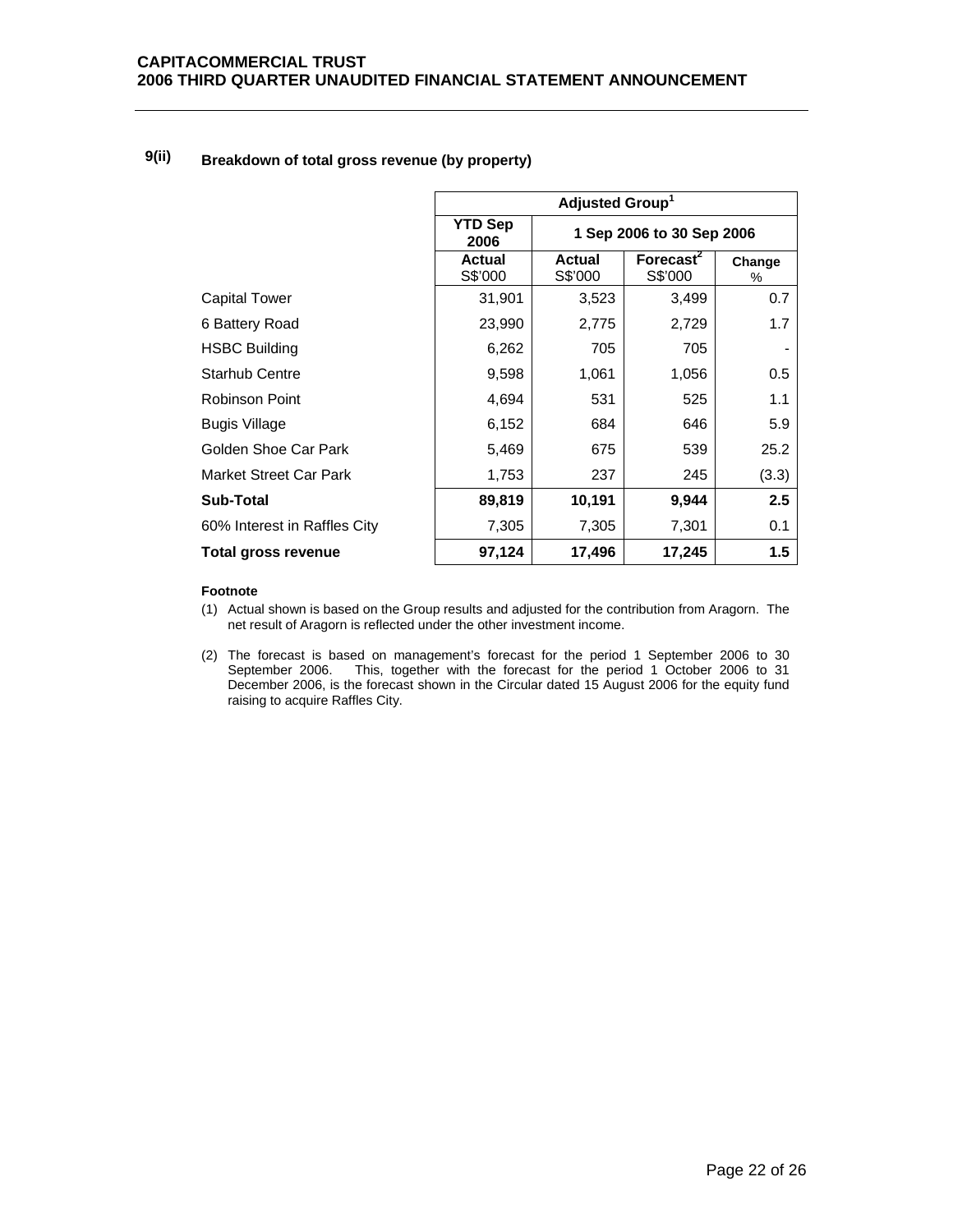# **9(iii) Breakdown of net property income (by property)**

|                               | Adjusted Group <sup>1</sup>                         |                          |             |        |
|-------------------------------|-----------------------------------------------------|--------------------------|-------------|--------|
|                               | <b>YTD Sep</b><br>1 Sep 2006 to 30 Sep 2006<br>2006 |                          |             |        |
|                               | <b>Actual</b><br>S\$'000                            | <b>Actual</b><br>S\$'000 | Change<br>℅ |        |
| Capital Tower                 | 22,565                                              | 2,672                    | 2,492       | 7.2    |
| 6 Battery Road                | 17,637                                              | 1,957                    | 1,951       | 0.3    |
| <b>HSBC Building</b>          | 6,198                                               | 703                      | 703         |        |
| <b>Starhub Centre</b>         | 7,531                                               | 766                      | 760         | 0.8    |
| Robinson Point                | 3,311                                               | 377                      | 368         | 2.4    |
| <b>Bugis Village</b>          | 4,875                                               | 530                      | 504         | 5.2    |
| Golden Shoe Car Park          | 3,830                                               | 391                      | 379         | 3.2    |
| <b>Market Street Car Park</b> | 1,062                                               | 45                       | 51          | (11.8) |
| <b>Sub-Total</b>              | 67,009                                              | 7,441                    | 7,208       | 3.2    |
| 60% Interest in Raffles City  | 5,346                                               | 5,346                    | 5,335       | 0.2    |
| Total net property income     | 72,355                                              | 12,787                   | 12,543      | 1.9    |

## **Footnote**

- (1) Actual shown is based on the Group results and adjusted for the contribution from Aragorn. The net result of Aragorn is reflected under the other investment income.
- (2) The forecast is based on management's forecast for the period 1 September 2006 to 30 September 2006. This, together with the forecast for the period 1 October 2006 to 31 December 2006, is the forecast shown in the Circular dated 15 August 2006 for the equity fund raising to acquire Raffles City.

# **Review of the performance**

 Gross revenue was slightly above the forecast by S\$0.3 million or 1.5% due mainly to the contribution from increased car park income and tenant recoveries. Actual property operating expenses were slightly above forecast due to higher property tax and marketing expenses.

The trust expenses were higher than forecast by S\$0.1 million or 91.6% mainly due to the higher professional fee and unitholders' expenses incurred. Borrowing costs were lower than forecast by S\$0.3 million or 8.9% due mainly to the lower interest costs for the borrowings of RCS Trust. The net tax adjustment included the add-back of the loss from measurement of derivatives which is a non-tax deductible item.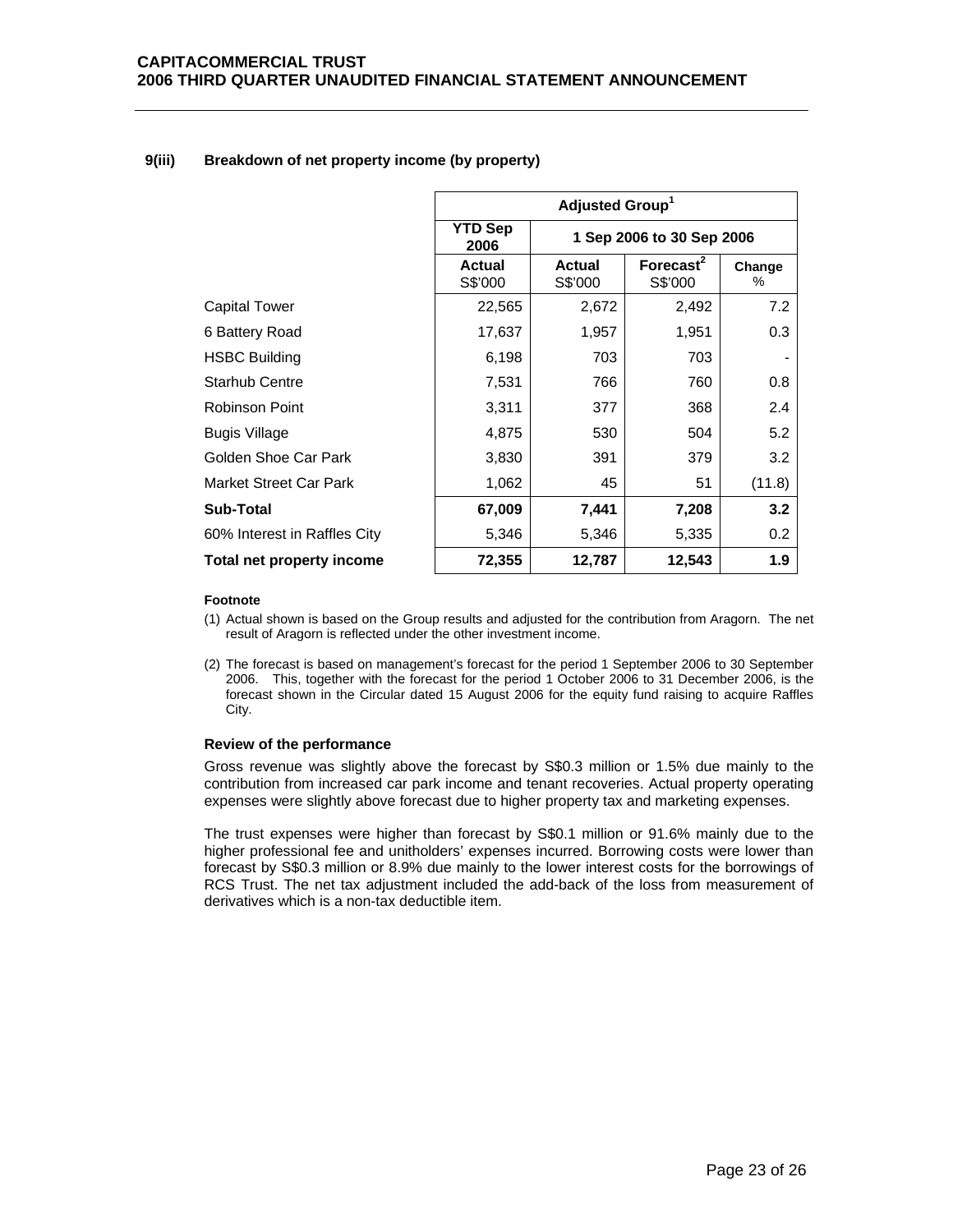## **10 Commentary on the competitive conditions of the industry in which the group operates and any known factors or events that may effect the group in the next reporting period and the next 12 months**

 The Singapore economy registered surprisingly strong growth in the third quarter of 2006, putting it on track to beat the Government's forecast for the year. Advance estimates by the Ministry of Trade and Industry showed that real GDP rose by 7.1% in the third quarter compared to the same period in 2005. On a quarter-to-quarter seasonally adjusted annualised basis, real GDP grew by 6.0%, compared with a 3.4% expansion in the preceding quarter. The Monetary Authority of Singapore (MAS) expects the economy to reach the upper end of the official growth forecast of 6.5% to 7.5%, while private-sector economists expect the economy to outperform the official forecast.

Latest figures from CB Richard Ellis ("CBRE") suggest that demand for premium office buildings has hit a historical high as shortage in supply of prime office space intensifies. As at end of third quarter 2006, occupancy for Grade A office space reached 99.3%, surpassing the previous high of 98.8% in 2000. The current supply squeeze coupled with strong demand from institutions expanding their operations has accelerated spillover demand to less premium office space in the suburban areas as institutions are starting to relocate their back-office operations out of the CBD. The suburban office market has been experiencing good take-up of late with occupancy reaching 98.5% in the third quarter of 2006, a sharp rise from 94% registered in the preceding quarter.

The leasing market particularly for prime office space continued to improve as the current mismatch between demand and supply of office space worsened. According to CBRE, average monthly prime rents climbed 15% to S\$6.90 psf per month in the third quarter over the previous quarter. Average Grade A rents rose 11.8% to S\$7.60 psf per month over the same period, with the brand new One Raffles Quay reaching S\$10.00 psf per month.

# **Outlook for 2006**

 The manager of CCT expects to deliver the annualised forecast distribution of 7.39 cents per unit for the forecast period 1 September 2006 to 31 December 2006 as shown in the Circular dated 15 August 2006 for the equity fund raising to acquire Raffles City.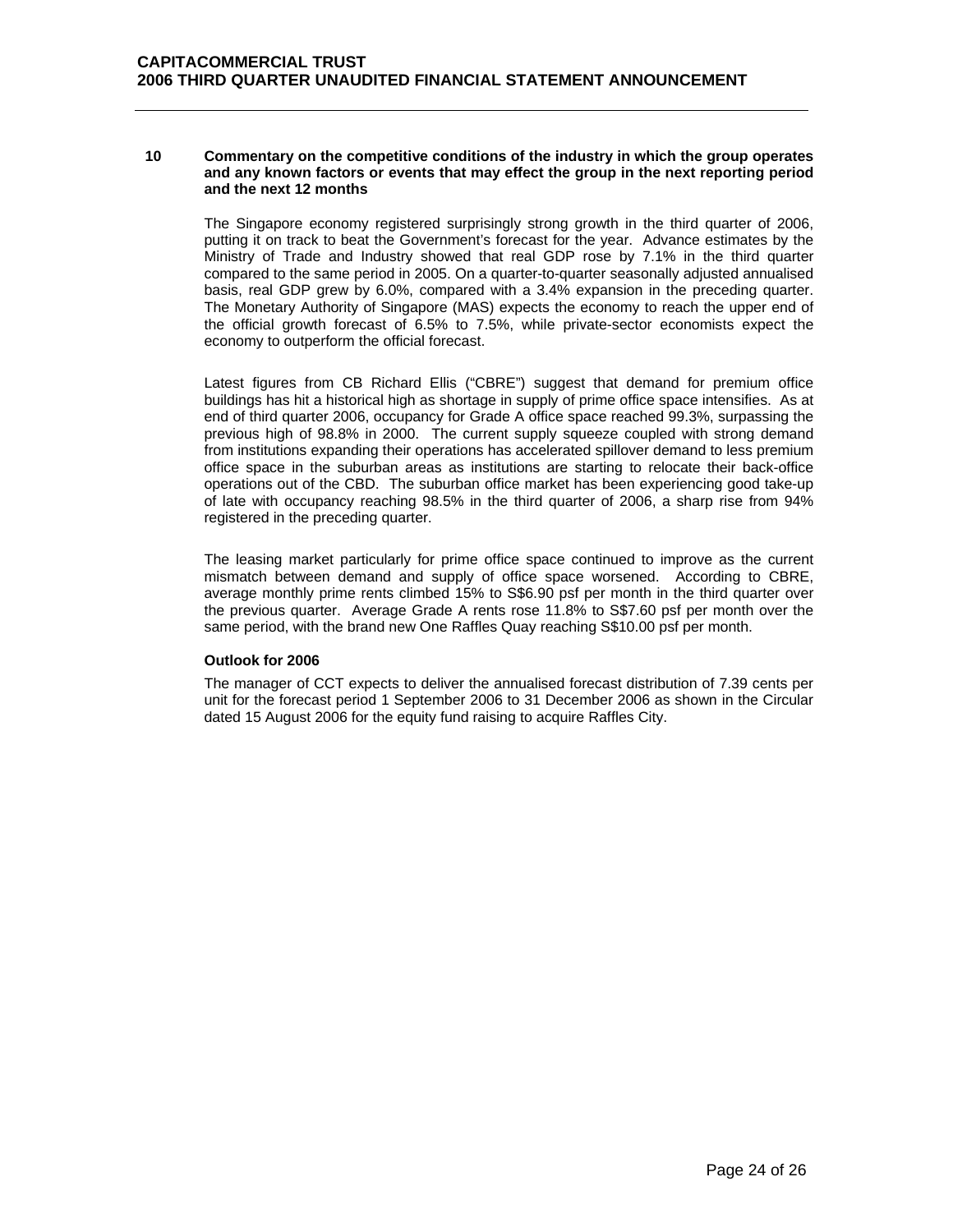# **11 Distributions**

# **11(a) Current financial period**

Any distributions declared for the current financial period? Yes.

- Name of distribution Distribution bor the period from 1 January 2006 to 31 August 2006 (being the day immediately prior to the date on which new units were issued pursuant to the equity funds raising exercise for the acquisition of Raffles City (see the Circular dated 15 August 2006).
- Distribution type i) Taxable income ii) Tax-exempt income
- Distribution rate iii) Taxable income distribution 4.58 cents per unit iv) Tax-exempt income distribution 0.05 cents per unit
- Par value of units Not meaningful
- Tax rate Taxable income distribution Qualifying investors and individuals (other than those who hold their units through a partnership) will generally receive pre-tax distributions. These distributions are exempt from tax in the hands of individuals unless such distributions are derived through a Singapore partnership or from the carrying on of a trade, business or profession. Qualifying foreign non-individual investors will receive their distributions after deduction of tax at the rate of 10%.

 All other investors will receive their distributions after deduction of tax at the rate of 20%.

Tax-exempt income distribution

Tax-exempt income distribution is exempt from tax in the hands of all unitholders. Tax-exempt income relates to the net income from the investment in junior bonds of Aragorn ABS Berhad.

- Books closure date 31 August 2006
- Date paid 26 September 2006
- Remarks **Please see the Circular dated 15 August 2006 for further** details about the distribution, including the rationale for it being in respect of the period from 1 January 2006 to the day immediately prior to the date on which new units will be issued pursuant to the equity fund raising instead of the original scheduled period from 1 January 2006 to 30 June 2006.

# **11(b) Corresponding period of the preceding financial period**

Any distributions declared for the corresponding period of the Any distinguious declared for the corresponding period of the No.<br>immediate preceding financial periods?

**12 If no distribution has been declared/recommended, a statement to that effect**  NA